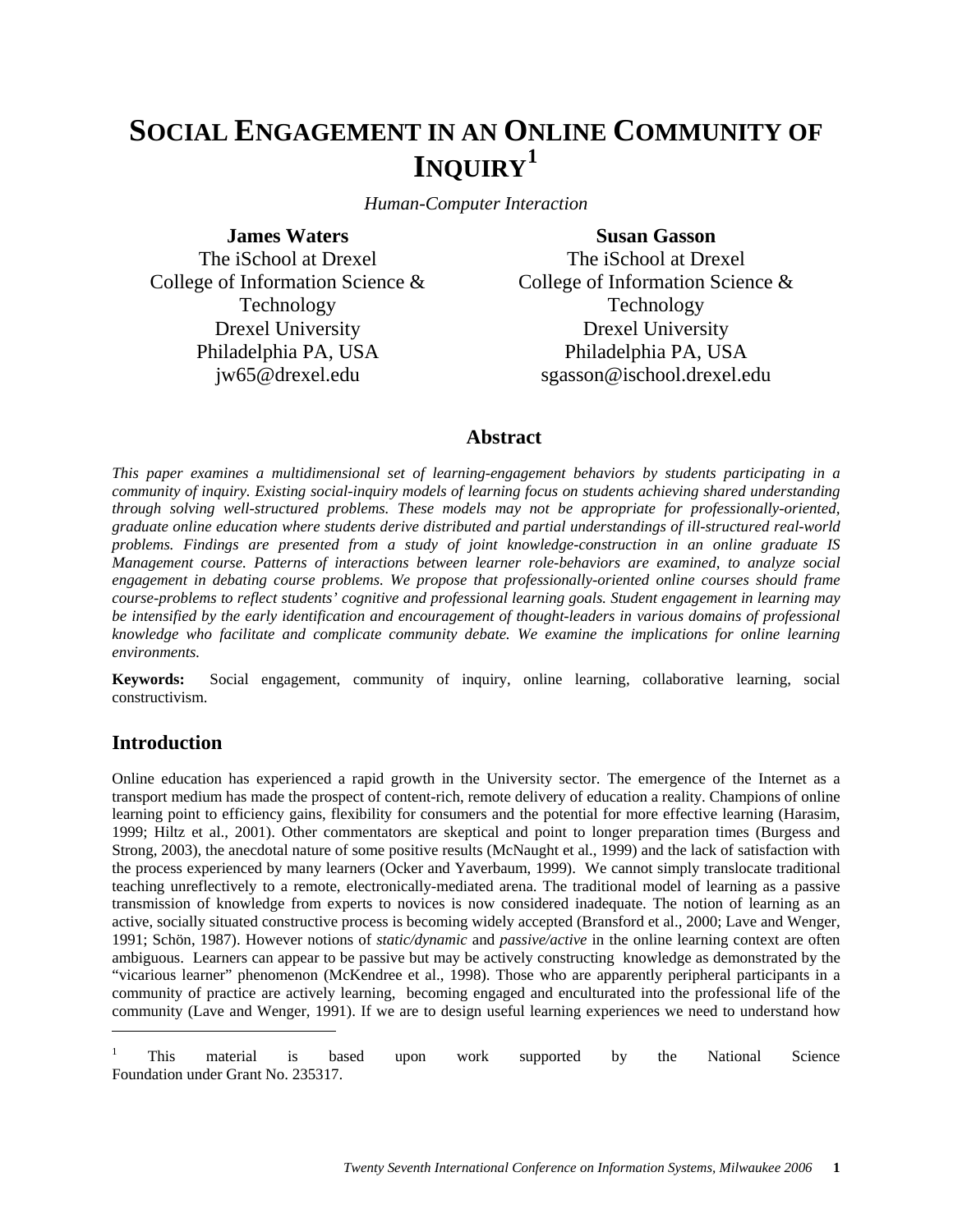learning proceeds in an online community. This is especially true when we are expecting students to engage with the fuzzy, unbounded problems that they will encounter in professional practice. Most studies of online learning focus on experimentation with technology design. We have little research on the nature of student engagement with a community of inquiry, which leaves a major gap in our understanding of how to design online learning systems. This paper reports on an exploratory study that addresses this issue.

# **Conceptual Background**

# *Socially-Situated Learner Engagement Behaviors In A Community of Inquiry*

It is now commonly accepted that people build their understanding of the world, and in turn their own way of knowing, within a socially-situated environment (Bransford et al., 2000; Harasim, 1999). The dominant model now emerging for online learning models is collaborative and asynchronous. Computer-mediated communication tools such as email, ListServs and discussion boards are used, but require a great deal of structuring and instructor interaction, to fit with constructivist pedagogical models that incorporate the richness of experiential learning and reflection needed for deep learning (Muukkonen et al., 1999; Zhang and Peck, 2003). So the recommendation is to situate learning within a collaborative community of inquiry (Hiltz et al., 2001).

The community of inquiry concept has its roots in Dewey's practical inquiry model, which situates learning in both the personal and social worlds.. Dewey argued that practical inquiry required the identification of an indeterminate situation as a problem, an approach to problem-solving that questions accepted methods and knowledge (with an understanding that these develop progressively and sometimes in unexpected ways), and a collaborative approach to problem-analysis and solution testing (Dewey, 1916, 1933). The social aspect of this model was advanced by Vygotsky, who argued that a student can perform a task under instructor guidance or through peer collaboration that could not be achieved alone (Vygotsky, 1978). More recently, learning has been viewed as situated within a community of professional practice, where we learn how to act through participation in shared work-practices. Community practices embed a shared system of cultural norms, values and goals, that define "how we do things here", and differentiate one community from another (Lave and Wenger, 1991). Social reality is developed in three stages: externalization, objectivation, and internalization. Knowledge is externalized as an individual develops a theory of how the world works that is articulated and expressed in language or action. Objectivation occurs when someone's theory or ideas take on an objective reality of their own, being accepted as "fact" independently of the person who first created or externalized them. Internalization is the process through which people learn the objectified "facts" that are valued within a community of professional practice and make them a part of their own internal reality (Berger and Luckman, 1966). It has been argued that constructivist models of learning are incommensurate with socially-situated models. But the two may be reconciled if we accept that learning occurs in the space between the individual and the community (Cobb, 1994). Learning occurs through cycles of interaction between individual, community, and societal realities, as shown in Figure 1.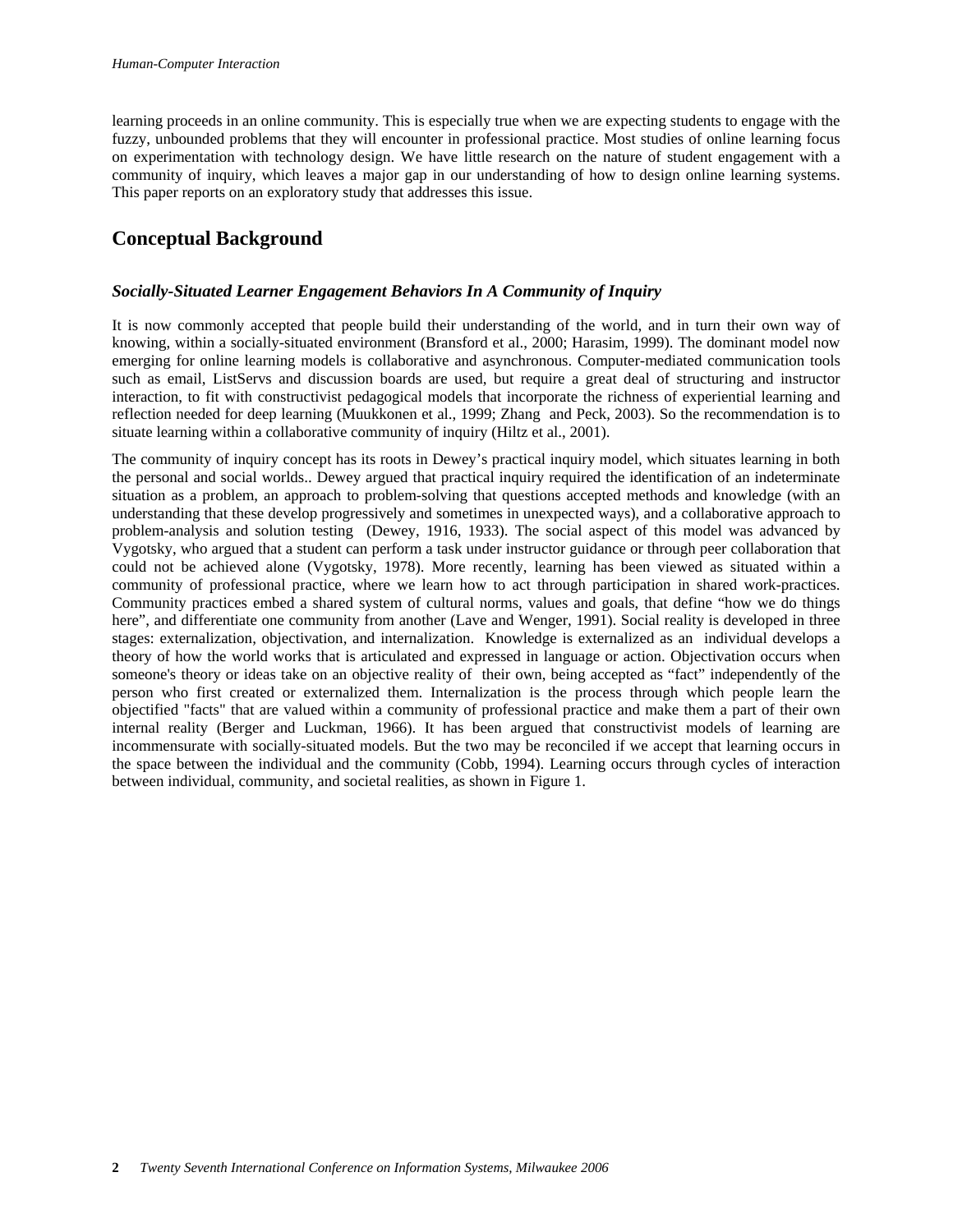

Garrison and colleagues (Garrison et al., 2001) developed the concept of an online community of inquiry from Dewey's (1916; 1933) practical inquiry model. They emphasize three elements of learner participation in an online community of inquiry. *Cognitive presence* indicates the degree to which a participant is able to construct meaning through sustained communication. *Social presence* is the ability of learners to project their identity and personal characteristics into the community of inquiry to encourage peer interaction. *Teaching presence* is the ability of instructors *or* learners to provide structure and process in learning environments (Garrison et al., 2001). While we may employ these constructs to assess student discourse (externalized knowledge), they examine these behaviors in isolation. They do not help us to assess where students engage in behaviors that indicate that sensemaking has taken place, leading to knowledge internalization, or that students are capable of the theorizing required to inject their knowledge into community debate. Csikszentmihalyi (1975) argues that there is a "flow" channel where individuals are intrinsically motivated to participate. This occurs when activities present a sufficient challenge and engage individuals' existing skills. Students are in the "flow" channel of enjoyable activity when the challenge set by an activity *balances* their expertise or skill in accomplishing it. If the degree of challenge and skill are too low, apathy occurs. Learning takes place when students can be persuaded to move from the "flow" channel to an activity which presents a higher challenge but allows their skills to be employed -- and from which they can derive enjoyment. If the challenge is too far above their skills and expertise, they perceive the activity as hard work. Engagement in learning requires problems that draw upon students' existing skills or expertise and that present a sufficient challenge to move students from the "flow" channel of activity (token participation) to a mode where they engage with learning to develop their understanding of a problem.

We have little evidence of how such engagement operates. Static "learning styles" that relate to preferences for interacting with content in specific formats (i.e. visual, auditory or written) appear to have less effect upon learner participation and collaboration than intrinsic enjoyment. Students who favor specific learning styles do equally well in online learning environments (Hallock et al., 2003). Students in face-to-face classes display collaborative behaviors when these help them to obtain the rewards of the class in recognizing superior knowledge or good "class citizen" behavior. Online students appear to be driven more by intrinsic motivations and less by the rewards of the class, embracing collaborative behaviors if these are expected and if structures and guidance for meeting this expectation are provided (Diaz and Cartnal, 1999). But we have little evidence to suggest how we might identify and develop social-engagement behaviors (Cobb, 1994). Wenger (1998a) proposes a number of behavioral-roles in communities of practice, but these largely reflect relations with the organizational hierarchy and with other communities of practice, rather than specific behaviors associated with community learning. The received wisdom is that students who participate at a token level do not benefit from the presence of the learning community and so continue employing less effective models and practices that result from their individual, prior experience (Lipman, 1991). This position is refuted by studies of vicarious learning, that indicate that students also learn by internalizing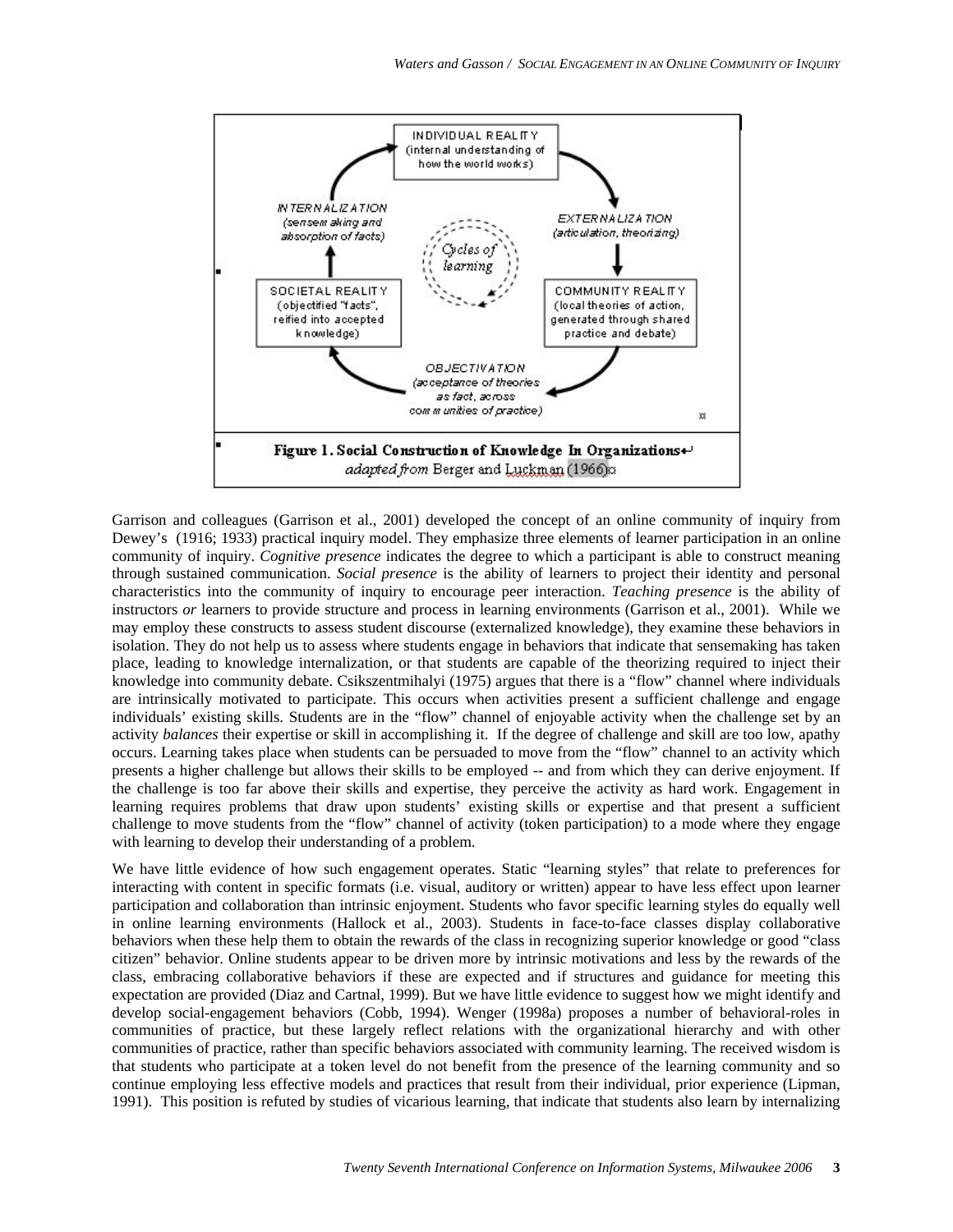knowledge from the contributions of others, even when they appear not to be participating in interactions with the instructor or peers (Cox et al., 1999). It seems that vicarious learners may be more attracted to the intrinsic motivation of enjoyment in engaging with course-materials, than to the extrinsic motivations of community recognition and rewards (Diaz and Cartnal, 1999).

This gap provides our first research question*:* 

*RQ1: What indications do we have of that a student is engaging in constructivist learning within a community of inquiry?* 

## *Social Processes Of Learning*

It is clear that in collaborative learning students are expected to integrate new material by actively working with it to create new forms of in-the-head knowledge. This knowledge cannot be abstracted from the learning context and is dependent on interaction with peer learners (Bransford et al., 2000; Smith and MacGregor, 1992). A community of inquiry does not arise spontaneously. If we wish to encourage collaborative learning, we must examine mutual exchanges among learners. Knowledge construction results from a collaborative process where multiple perspectives are brought to bear on a problem and where the meanings attached to relevant concepts and knowledge are socially negotiated (Jonassen et al., 1993; Schwier, 2002).

If we examine what is known about social learning processes, we find several models based on Dewey's (1916; 1933) model of practical inquiry and subsequent cyclical models of experiential learning (Kolb, 1984; Lewin, 1951). The practical inquiry model that accompanies the Community of Inquiry framework (Garrison et al., 2001) and Muukonen's model of community learning (Muukkonen et al., 1999) are two popular examples in online learning environments. While these models relate individual learning to a pool of shared expertise in the community, they focus on socially-situated aspects of learning and fail to account for its collaborative nature.

Stahl (2006) presents a description of collaboration in learning that is focused on the construction of shared artifacts. Stahl's model reflects a dialectic between personal knowledge-building and social knowledge-building, as shown in Figure 2. The construction of personal understanding precedes and results from the process of social knowledge building. Learners proceed through cycles of pre-understanding, personal focus and personal comprehension. They leave this cycle when ready to externalize their understanding., entering repeated cycles of social knowledge building where they engage in negotiation of perspectives until they reach a shared understanding or create a shared artifact. At this point they re-enter a cycle of personal understanding (Stahl, 2006).

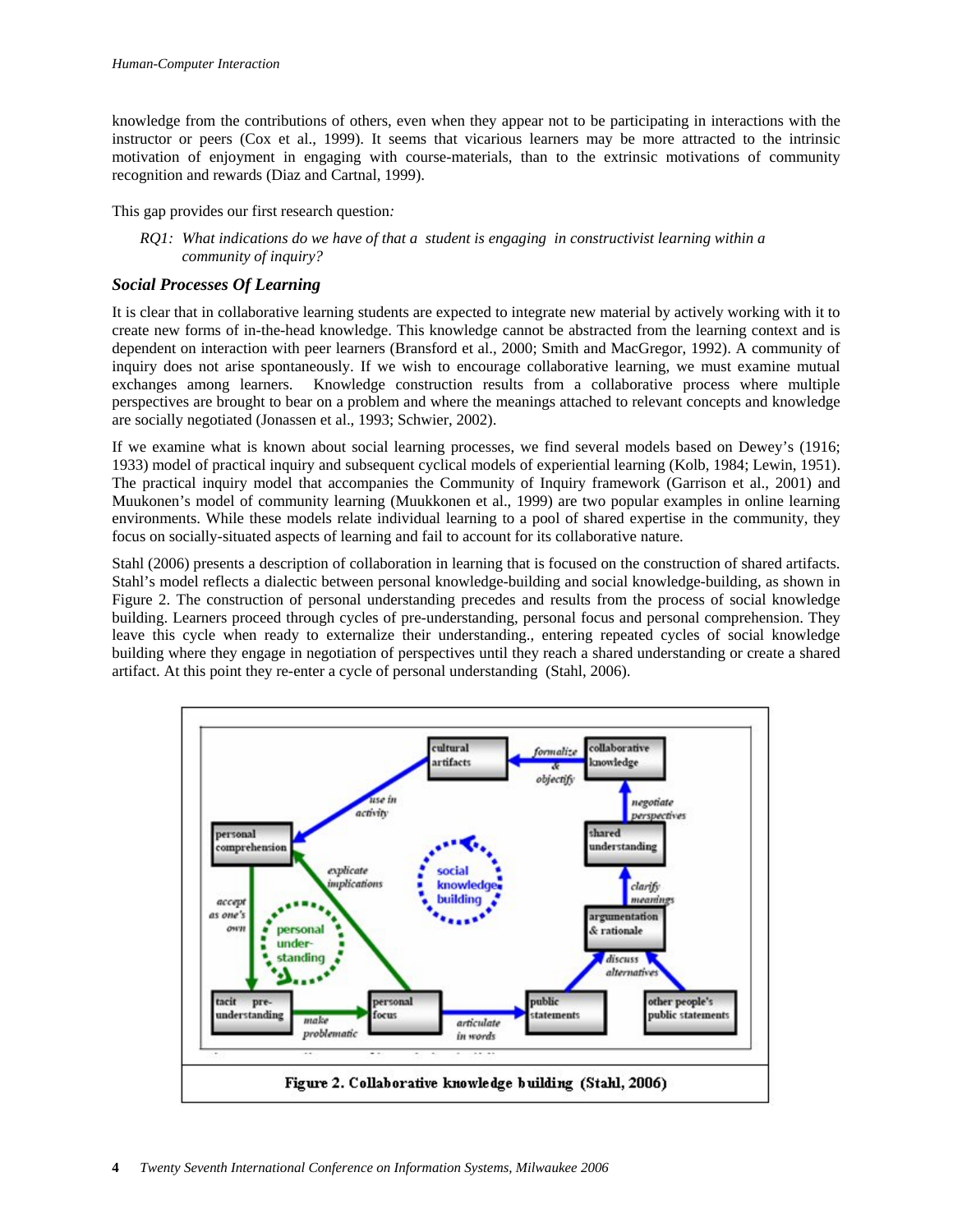While these models of learning differ in terms of focus (individual/group), the number of learning-stages, and modalities of interaction they each have a similar morphology. One similarity is the assumption that a solution, artifact or shared understanding will become available to be tested, refined, and/or validated by application. A solution potentially exists or can be constructed . For example, Stahl's model relies on the comprehension of shared cultural artifacts and development of the tacit understandings that permit their shared use in problem resolution. The second similarity is an assumption of formal transitions between different phases of inquiry. But these are assumptions related to the use of structured problems. For graduate online education, we need to focus on the resolution of ill-structured problems (Simon, 1973). Such problems require communal debate, to clarify goals and problem-definitions. They also may result in a distributed understanding of how to resolve them, depending upon the prior expertise of the individual (Haythornthwaite, 2002; Hollan et al., 2002). Rather than examining the development of shared understanding, we argue that it is necessary to examine the divergent effects of individual knowledge-construction and their relation to the convergence that is achieved through shared knowledge construction. This study explores the *space between* individual and community understanding (Cobb, 1994). Social engagement with a community of inquiry entails interaction, collaboration, debate, negotiation, cooperation, and – at times -- social loafing (Jonassen et al., 1993; Kreijns et al., 2002; Wegerif, 1998). We thus arrive at our second research question:

*RQ2: What characteristics of an interactive process of inquiry may be observed through analysis of online debate among learners over time?* 

#### *Patterns of Social Engagement In A Community of Inquiry*

To provide a framework for social engagement, we employ the constructs suggested by Kappelman and McLean (1992), who distinguish between participation and involvement by users in systems development. They define **participation** as the *observable behavior* of individuals in a collaborative process, while **involvement** is differentiated as a *psychological state of identification* with some object to the extent that the object is perceived as both important and personally relevant (Kappelman and McLean, 1992). But while Kappelman and McLean define **engagement** as the superset of participation and involvement, we prefer to employ a socially-situated definition that is more relevant to community learning. Wenger argues that mutual engagement is required to bind community members together into a social entity that constructs a repertoire of communal resources, such as shared understandings and expertise (Wenger, 1998b). We employ the term *social engagement* to denote *active commitment to the social facilitation and direction of the community learning process*. Each construct builds on the previous one. Learner involvement requires participation plus psychological identification with the object of the learning process, while social engagement requires learner involvement plus active commitment to the facilitation and direction of community processes.

Successful knowledge acquisition (learning) depends upon an individual's ability to make sense of knowledge acquired in one community of practice and translate it, to apply to another community context (Wenger, 1998a). Professional workers resolve unstructured problems through the application of knowledge and methods that span knowledge domains (Engestrom et al., 1995). Effective learning environments must therefore encourage students to assimilate knowledge from application domains that are new to them. But new knowledge is only meaningful when the learner can relate it to prior experience in the context in which it will be applied. Many students do not possess such experience. This leads to failures in learning approaches, that rely on a student possessing sufficient knowledge of community practices to be able to abstract and adapt new knowledge (Lave and Wenger, 1991). Effective learning environments must permit students to acquire domain-specific professional knowledge and, equally importantly, to acquire an understanding of how to apply this knowledge in practice.

Members of professional communities engage in brokering activities, negotiating definitions of relevant knowledge, problems, and solutions to derive a generically subjective (jointly held) perspective of the problem at hand (Weick, 1995). We would expect learners to engage in different ways, depending on how they view their degree of expertise relative to the problem in hand. We also expect community behavior to vary with the nature of the specific problem, a group of individuals may behave as a community of practice or a knowledge network depending on the demands of the situation (Créplet et al., 2003). They may behave as a subject expert where they have relevant experience of similar problems, they may question and negotiate assumptional frameworks and norms, and they may adapt and coconstruct new forms of combinatory knowledge as a community. Or they may conclude that they have no relevant expertise and observe how others resolve the problem. Findings from our previous work would indicate that shared expertise is not always available or accessed in all learning stages and that some modes of discourse demonstrate an individual or a group focus to achieve very different ends (Waters and Gasson, 2005). We therefore view the three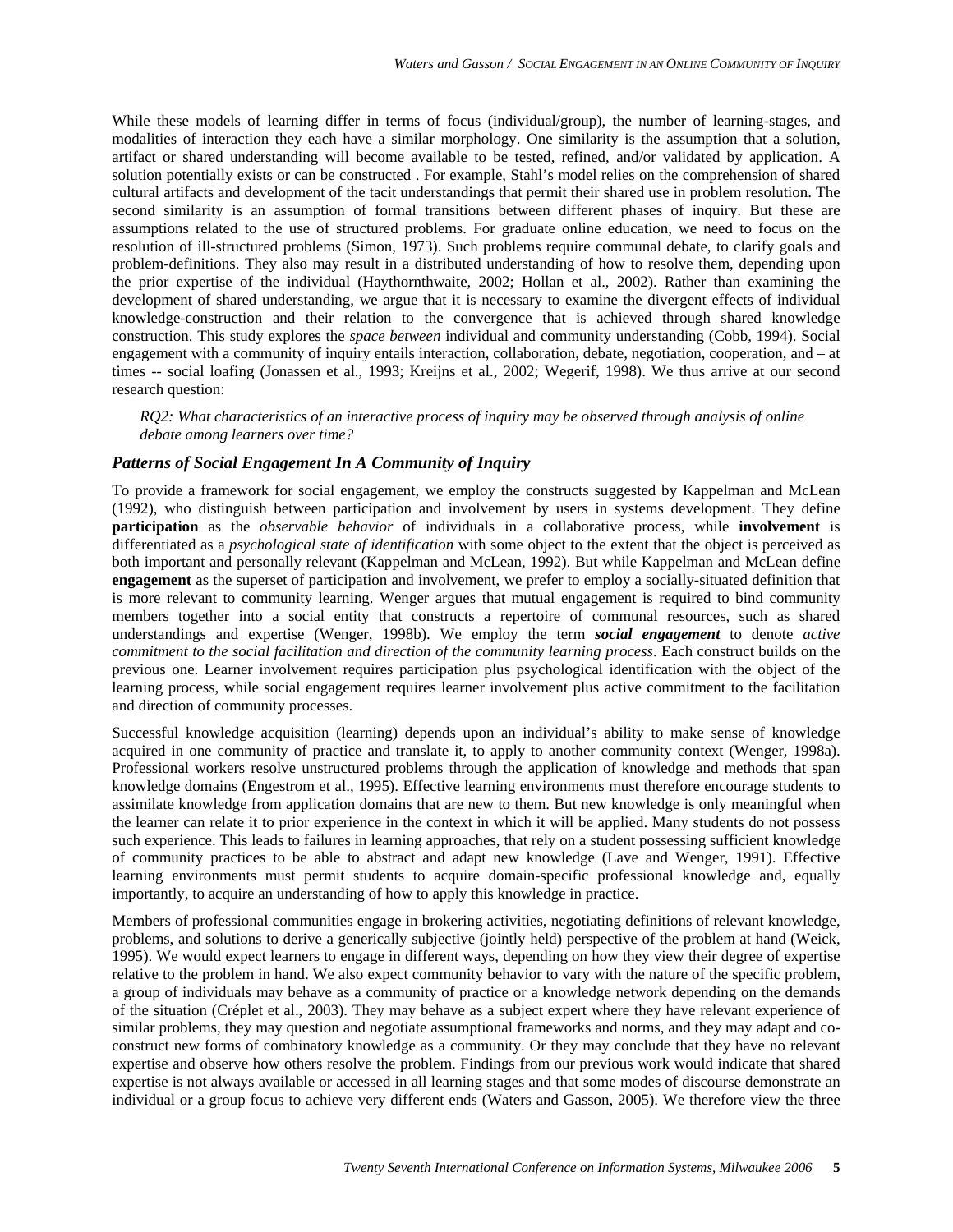levels of engagement as three modes of exploitation in the space between individual, community, and professional realities.

This leads to the question of why individuals adopt participation, involvement, or social engagement role-behaviors in community learning. We argued above that this might relate to their pre-existing knowledge or expertise in specific problem-solving contexts, leading to our third research question:

#### *RQ3: What drives the adoption of deeper levels of learner engagement within an online learning community?*

Based on the learning indicators discussed in this section, we relate the three levels of engagement to observable behaviors in a community of practice in Table 1. This provides a framework to operationalize the analysis of learning behaviors in the empirical study that follows.

| Table 1: Levels of Engagement With Learning Community |                                                                                                                                                                                                                                                |                                                                                                                                     |                                                                                                                                                                                                                                                                                      |  |
|-------------------------------------------------------|------------------------------------------------------------------------------------------------------------------------------------------------------------------------------------------------------------------------------------------------|-------------------------------------------------------------------------------------------------------------------------------------|--------------------------------------------------------------------------------------------------------------------------------------------------------------------------------------------------------------------------------------------------------------------------------------|--|
|                                                       | Form of Learning                                                                                                                                                                                                                               | Observable Activity                                                                                                                 | <b>Predicted Outcomes</b>                                                                                                                                                                                                                                                            |  |
| Participation                                         | Individual internalizes a<br>professional reality reflected in<br>these materials and articulates<br>this to the community.                                                                                                                    | Behavior that denotes<br>interaction with course<br>materials rather than<br>community, through<br>passive contributions.           | Superficial learning, that results<br>from the acquisition of terminology<br>and content-led professional<br>domain definitions of knowledge.                                                                                                                                        |  |
| Involvement                                           | Individual develops their own<br>understanding by translating<br>community knowledge to a<br>professional knowledge-<br>domain, internalizing how this<br>knowledge applies, and<br>externalizing the resulting<br>learning back to community. | Behavior that indicates<br>the active application<br>of community<br>perspectives to<br>individual's<br>professional<br>experience. | Contextually-situated learning, that<br>results from the active construction<br>of knowledge through internalizing<br>perspectives from the learning<br>community and externalizing the<br>resulting knowledge. This is<br>equivalent to a single cycle of<br>knowledge-construction |  |
| Social Engagement                                     | A sustained learning process in<br>which individual engages with<br>repeated cycles of translation-<br>internalization-externalization<br>to develop their own and the<br>community understanding.                                             | Behavior that indicates<br>proactive commitment<br>to the facilitation and<br>direction of a sustained<br>learning process.         | Sustained, internalized, and<br>articulable learning, that results<br>from the active co-construction,<br>debate, testing, and development of<br>knowledge in collaboration with<br>peer learners.                                                                                   |  |

# **Research site and method**

To answer the research questions posed above, we applied the framework presented in Table 1 to the analysis of interactive discussions from an online graduate Information Systems degree course at a North American University. We performed an analysis of 1063 messages posted to the course discussion board by 29 students enrolled on a Management of Information Systems course. Students were required to post messages to the course, but community interactions were not an explicit part of the reward system. The course required students to prepare individual biweekly assignments and to participate in weekly discussion forums on associated topics, using commercial discussion board software (Blackboard). Forum topics were set by the faculty member who designed the course and acted as the main course instructor, moderating the online discussion. The software allowed for the capture of basic statistics such as how frequently students viewed messages and visited the discussion board. This study examines data from the discussion board taken from all ten weeks of the course, including the initial "please post something about yourself" topic, which provided background on each student. Most students had prior industry experience and the majority worked in IS-related jobs. Each week, questions were posted, to which students were expected to respond. Most students responded multiple times. Topics ranged from conceptual ("What role does IT play in organizational success") to practical ("Is there any such thing as a turnkey system?"). Course questions were deliberately open-ended. Students were intended to display critical thinking skills, which in turn encouraged the exchange of ideas between students.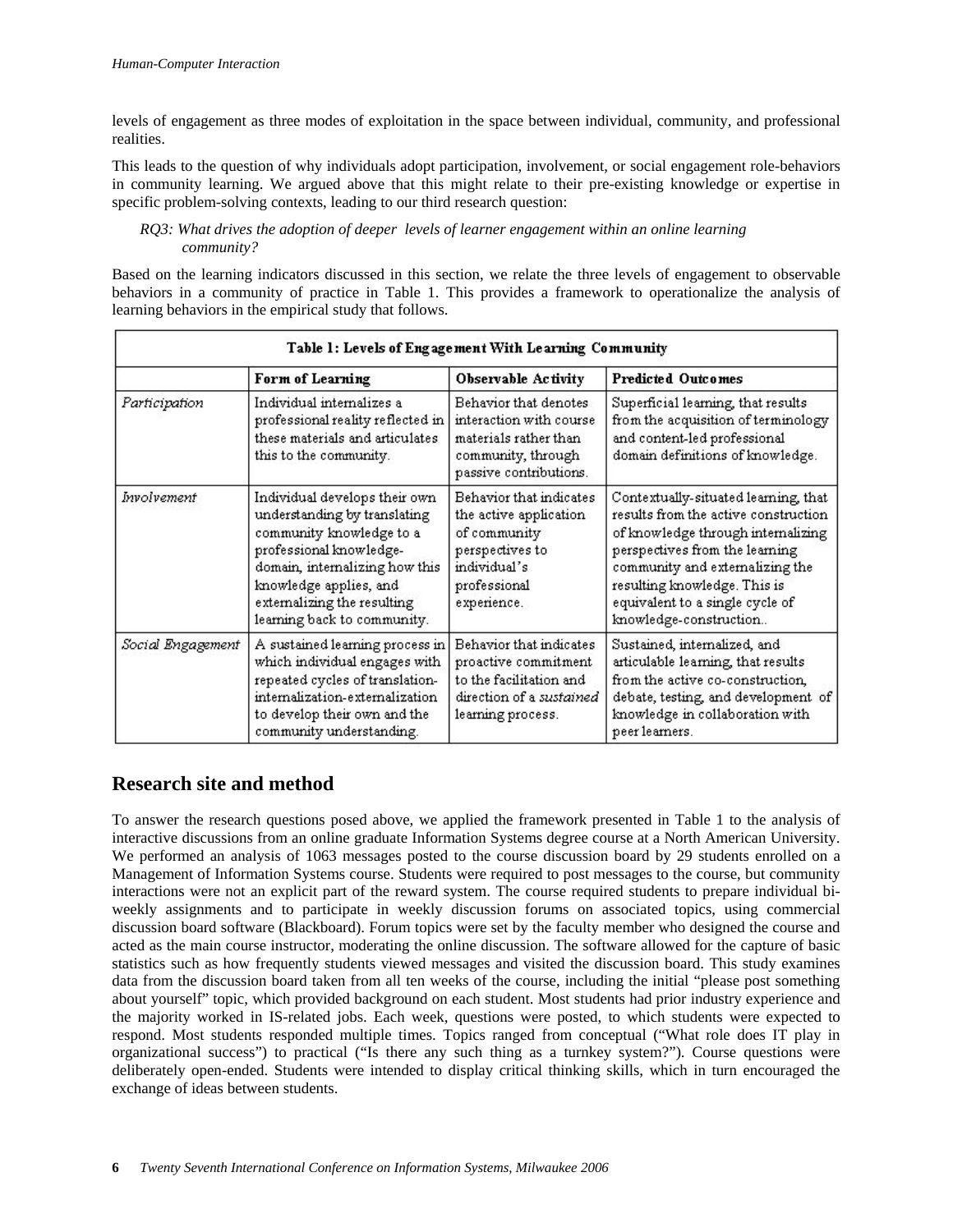Data from individual discourse in discussion board postings were coded qualitatively (Denzin, 1998; Silverman, 1993), using a thematic comparison to discern differences between individual contributions. A content analysis was carried out on the student discourse for the ten weeks of teaching and the introductory forum. Over a ten week period there were 951 non-instructor posts to the discussion board (a range of between 1 and 154). Co-coder agreement was ensured by continual debate and comparison of the analysis performed by the two authors, throughout the analysis. We initially employed an analysis framework based on that employed in online community of inquiry studies by Garrison, Anderson and Archer (2001). But we discovered that this framework was insufficient to discriminate between the different types of social-engagement behaviors discussed in the conceptual background to this paper. So we examined student role-behaviors by means of a grounded analysis (Strauss and Corbin, 1998). As many messages displayed evidence of multiple types of behavior, i.e. social networking or cognitive analysis of course content, it proved most useful to analyze combinations of behaviors that students displayed. These combinations of behaviors were rarely combined in the same message and so we employed role-behavior definitions to categorize the various modes of community interaction. We then explored sequences and patterns of learner and role-behavior interaction in detail. Finally, a social network analysis was performed to analyze changes in student interaction over time and in response to different problems (Haythornthwaite, 2002).

Because of the exploratory nature of this study, we made a conscious decision to examine data in depth from a single course with a relatively small sample of students (29). This meant that data were analyzed qualitatively from multiple perspectives, rather than analyzing specific aspects of a larger sample statistically. It permitted us to explore what aspects of the data were important in indicating depth of learning. Future studies will analyze a larger sample of students to validate our findings.

# **Research Findings**

Each week between one and four open-ended questions were posted by the instructor. There were a total of 951 responses to the questions. Total responses per week varied from a low of 43 (week 8) to a high of 162 (Week 2). There was a weak negative correlation of -0.68 between the number of questions posed and the number of responses per question. The first two weeks were the most active in terms of postings (157 and 162). Over the ten week period there were 25,937 visits made to the discussion board by students; individual patterns ranged from 331 to 2179 visits. There was a positive correlation between frequency of board visit and final course score ( $0 - 50$ ) of 0.94. For the same period there were 897 non-instructor posts to the discussion board, with students posting between 1 and 136 messages. The correlation between student postings and final course score was 0.95, however student contributions to the discussion-board contributed to their course-grade so this cannot be surprising.

## *Learner Engagement In Constructivist Learning*

## **Learner Roles Identified**

We identified eight primary learner-role behaviors played by students, during this analysis. In the examples that follow, we provide example messages from students acting in each role-behavior, to show the different ways in which students in these role-behaviors interrelated. The examples here were selected from responses to two specific course questions, to provide a clear comparison across message-extracts. *Student identities are anonymized and names, where given, are pseudonyms.* 'S' student ID-codes (e.g. S17) indicate that the student completed the course, 'D' codes (e.g. D4) indicate that the student dropped the course. These students were included in the analysis as most were enthusiastic contributors who dropped because of professional work-conflicts.

## **Facilitator**

The facilitator is one of the key role-behaviors in enabling community debate. A facilitator attempts to maintain impetus in a debate by acknowledging useful contributions and drawing out further debate. A student in the facilitator role-behavior gets things moving by throwing out community-oriented questions, such as "how would this happen?", or "I disagree with XXX but what do you think?". They often resolve external or logistical problems for other students, moderate discussions, warn the community when a debate is wandering off topic, and actively acknowledge other students' contributions.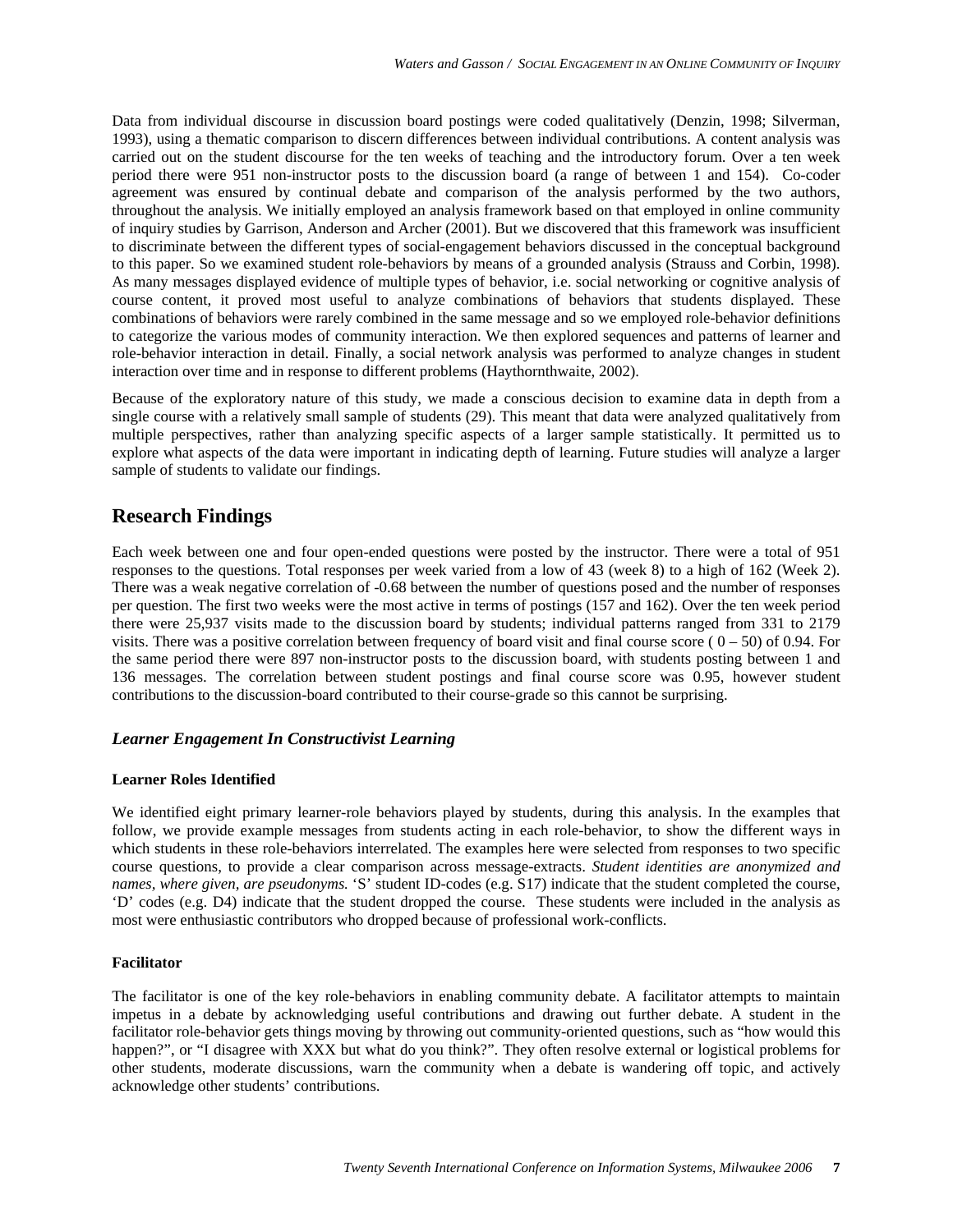*Sounds like your work in the ABC, might provide you some insights into this class. Do you think so?* 

A Facilitator will often acknowledge good ideas from other community members, discussing how these can be used.

*Fred, I like your definition of a commodity. I think that the Microsoft suite of applications, the operating system, Word, Excel, PowerPoint, Outlook, have become the commodity standards in the industry, for the most part.* 

A Facilitator may expand others' examples, by providing further insights along the same lines:

*That's a good example. Company-X puts some similar intelligence around its customers' behaviors as well. I occasionally get emails advertising new books that would be interest to someone who's bought "such and such" in the past. … I too have bought things as a result of these marketing methods.* 

#### **Contributor**

A contributor adds to a debate but generally in terms of fulfilling a minimal contractual obligation. Posts are often brief and may not have much bearing on the debate in question. A student adopting a contributor role-behavior tends to project their identity through their messages and to add their view on the existing debate, but does not change the nature of the debate. They may give examples from their own experience, but these are brief and they often just quote examples from course readings. Even their socializing is not designed to elicit interactions:

*Hi! My name is xx. I live near yy and work in zz. Currently I am a user interface designer for a web application for a mortgage insurance / financial services firm. I think this is my 8th class in the program. I Look forward to working with you!* 

A simple contributor will add to one argument or another, they frequently do this by using examples from personal; experience, contributors may also explicate positions.

*I do agree that there are portions of IT which have already been commoditized. Several of these have been mentioned in other postings and in Carr's article (storage, networks etc). In fact, in Champy's rebuttal he concludes that "IT will eventually become a commodity..."* 

#### **Knowledge-elicitor**

A peer-knowledge-elicitor is a knowledge seeker. These participants seek information regularly regarding meaning of problems without the intent of maintaining debate. Students who adopted a knowledge-elicitor role-behavior appeared to adopt this role-behavior because they lacked confidence or were confused by the debate. The intent of these behaviors is to seek information from their peers about what to do and why. They frequently ask for advice or explication about the current task:

*Can somebody please clarify for me what diagram we have to create the one that is on slide 22 or 28 or both? I just wanted to make sure that any of those two is OK. Thanks* 

#### **Vicarious-acknowledger**

A vicarious acknowledger demonstrates recognition that someone else's contribution influenced his or her perspective. A student adopting this role-behavior appears to be acting as much socially as cognitively (for knowledge construction). Behaviors categorized in this role-behavior often display a "me-too" phenomenon, aimed at communicating the value and importance that someone places on the contributions of others. It sometimes builds on the previous contribution, but not in sufficient detail to enable others to respond, so responses to such messages tend to be of the "me-too" type as well:

*I completely agree that any communication to high level management (especially the CEO!) needs to be very clear and succinct. I am a bit concerned that a single spaced two-page memo can be brief or succinct.*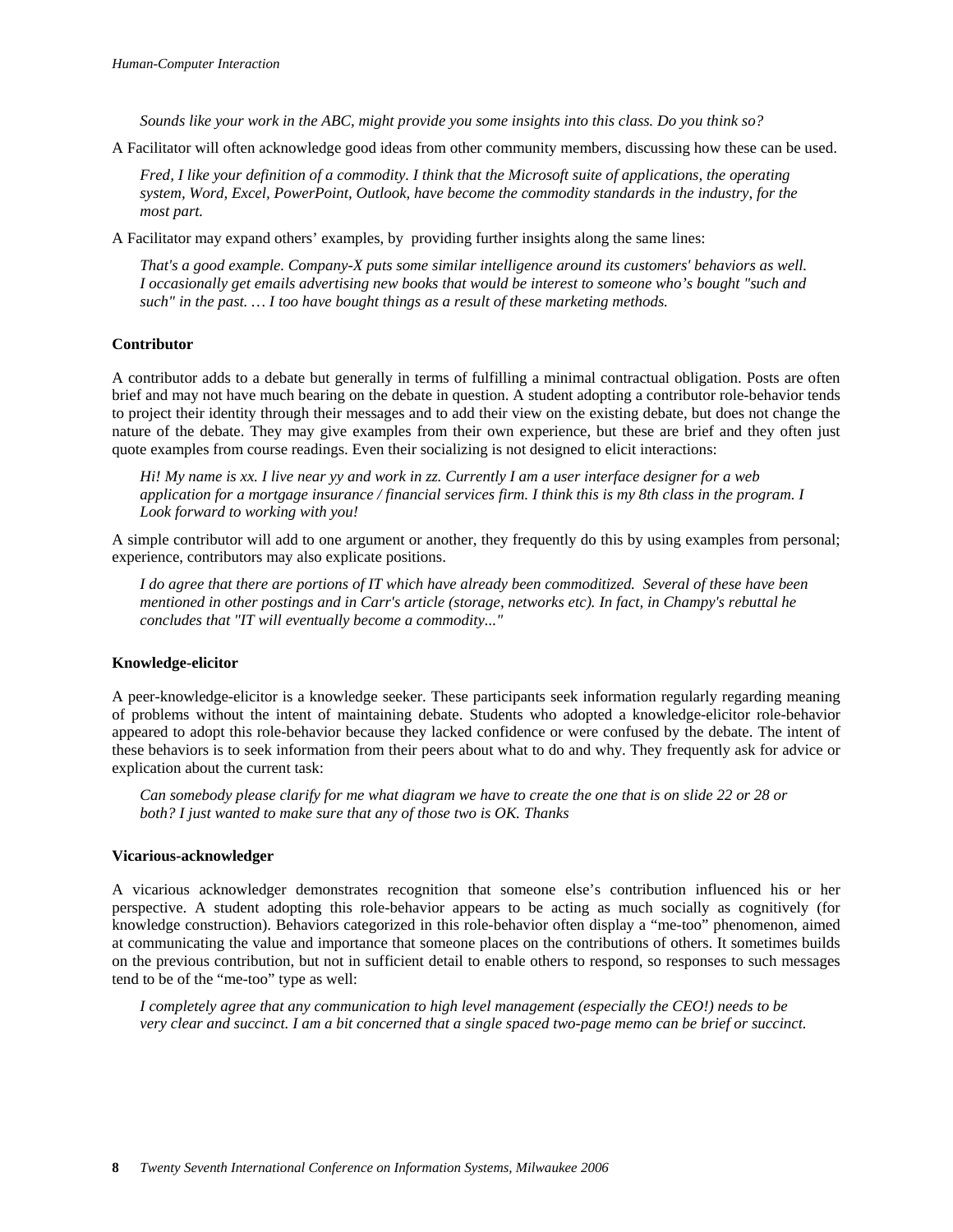#### **Complicator**

A complicator is a participant who forces the community to reflect on assumptions and who suggests alternative interpretations. The complicator points out inconsistencies in arguments and may reframe questions in an original way. A student in the complicator role-behavior communicates a perspective that redefines an initial position (an initial question or someone else's response) or who suggests alternative perspectives to a proposed point of view and show complications that arise form an approach.

*That is not an easy question. It depends the business model and the impacts of IT on such models. If IT is restricted to general support then IT doesn't matter. If IT could change from the back office support to reshape the entire business then IT does matter.* 

#### **Initiator**

The initiator attempts to create and support a social network: looking for points of connection between community members, drawing out other members, and providing the basis for future interactions. An initiator frequently provides an initial understanding of a problem for the community. The core behaviors associated with this rolebehavior appear to be social: sending out multiple messages often unrelated to the work in hand, to set up and maintain a social network of people who would recognize the student as someone accessible, with whom to interact. The initiator appears to look for points of connection such as affiliations, occupations or hobbies. Where no obvious connection exists someone in this role-behavior may simply comment on another participant's background and ask general questions. This frequently acts to draw participants out into the community.

*Hi, xxxx. If your contributions to the XYZ class discussions are any indication, I think you'll be giving the class a few things to think about, as well. Good to see you back!* 

An Initiator often starts a debate by providing an initial understanding of the problem or a possible/partial solution. They may also express a framework for a solution:

*Most critical things to consider in planning for IS?: Here are a few, as I'm sure most people have plenty enough to read by now:; - Is there an enthusiastic key stakeholder at the right level to fund the project? Or, is there an unavoidable business need (e.g. changes/updates for ABC) that drives the project?* 

#### **Closer**

A closer is a participant who attempts to pull together a final or coherent answer to the question. This role-behavior involves synthesis and the reconciliation of differences.

A student in closer role-behavior often acts to bring a debate to a conclusion. They reconcile differences and combine threads of arguments to provide an overview or summary for other community members. It was observed that elements of closer contributions were frequently echoed by other students.

*Does IT really matter anymore? Just ask Wal-Mart, UPS, Amazon, eBay or even Xerox and Apple if it really matters. All of these companies are continually attempting to innovate current technology to develop an edge over their competitors. Even though Apple & Xerox are currently minor players in their fields, as long as innovation continues to drive IT forward, they could be at the top of their class 10 years from now.; In my opinion, IT, science and medicine will never become commodities. All three will continually progress forward and will always truly matter.* 

#### **Passive-Learner**

The passive learner makes no overt contribution to debate, though they read the posts of others and construct their own meaning privately. A student in passive-learner role-behavior makes minimal contributions and provides little or no projection of self. Passive-learners may learn vicariously or may bring learning from the online community into the real world. However, they decline to engage with the community, so there is little evidence of their presence.. There was a significant correlation (0.94) between the frequency of read accesses and the student's course grade. The correlation between student discussion board access and discussion board postings was 0.69, leading to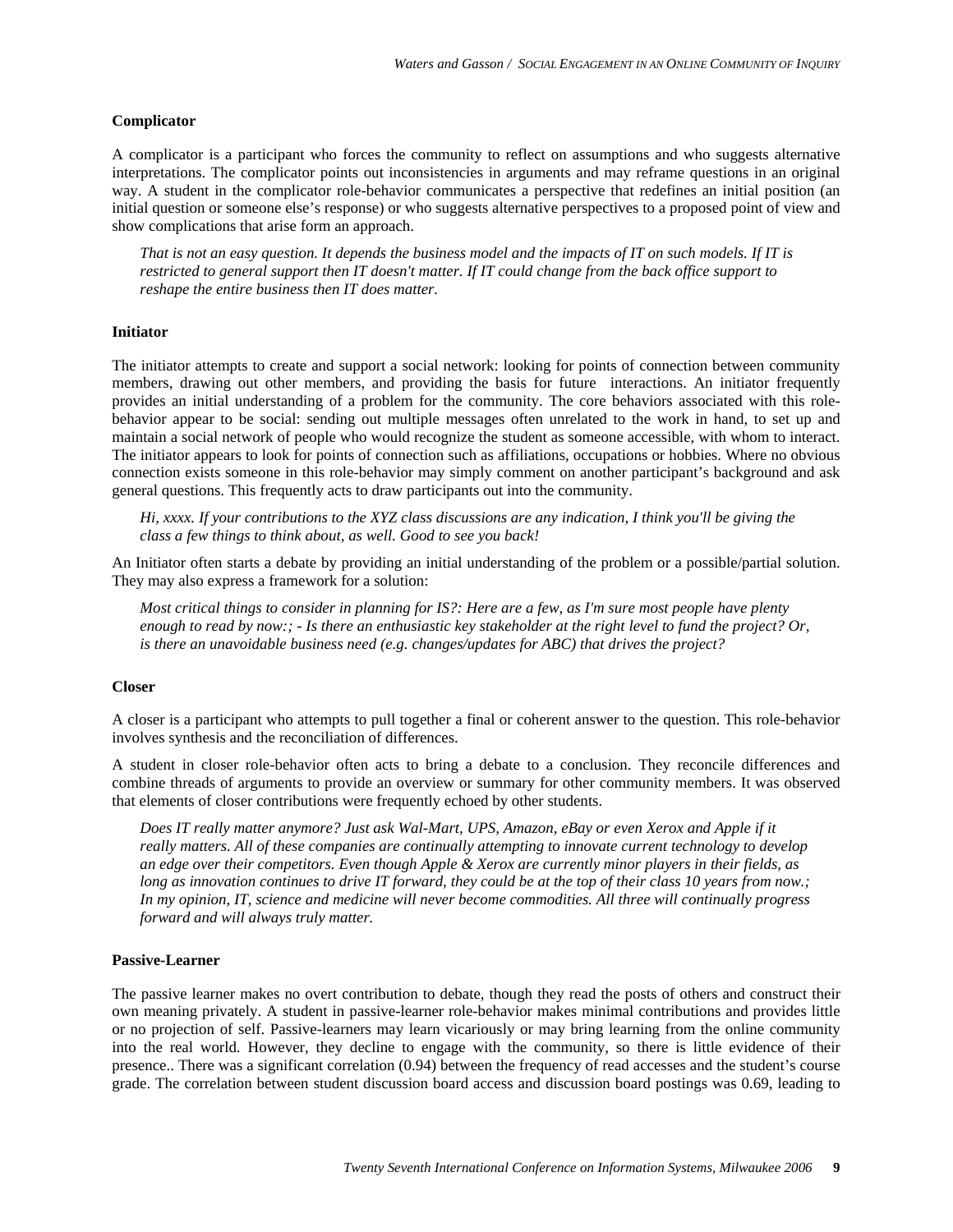the conclusion that many students read and reflected on others' contributions, before contributing themselves – a type of "engaged lurker" behavior.

#### **Indicators of Social Engagement in Constructive Learning**

The most powerful indicator appeared to be that students responded to other students' contributions, externalizing a view of the other's perspective that either reflected this with a different example (*Facilitator* role-behavior), or challenged or reframed it (*Complicator* role-behavior). We examined which students' messages were most frequently read and which were most frequently responded to. Figure 4 summarizes the popularity and volume of student contributions, broken down by role-behavior, over the period of the course. We allowed each posting to contribute only once to the categorization, as each message appeared to fulfill a primary student objective and this prevented more verbose students biasing the analysis. Popularity is weighted as a percentage of the number of reads for most popular student's contributions.



The volume of contributions did not appear to affect the popularity of a student's contributions (although this did bias the analysis for very low-volume posters, such as S9). Instead, message-popularity appeared to be related to the number of *Facilitator* posts *(*acknowledging useful contributions and drawing out further debate) and *Complicator* posts (forcing the community to reconsider assumptions and suggesting alternative interpretations of a problem) made by an individual. This reflects a preference, on the part of other students, to direct available time to reading postings by students who were perceived as contributing to the impetus in a debate.

Sub-threads always contained a *Facilitator* or *Complicator* message as their second or third contribution. This thread divergence appeared to permit other students to identify community "thought-leaders" and to respond to them with more enthusiasm than other contributors. The most prolific thread facilitators or complicators appeared to be considered the most knowledgeable contributors by other students, as demonstrated by the chart in Figure 5. Students who regularly posted *Facilitator* or *Complicator* contributions read much more frequently than other students. The number of student-contributions obviously also has an effect, but this finding cannot be explained by volume alone.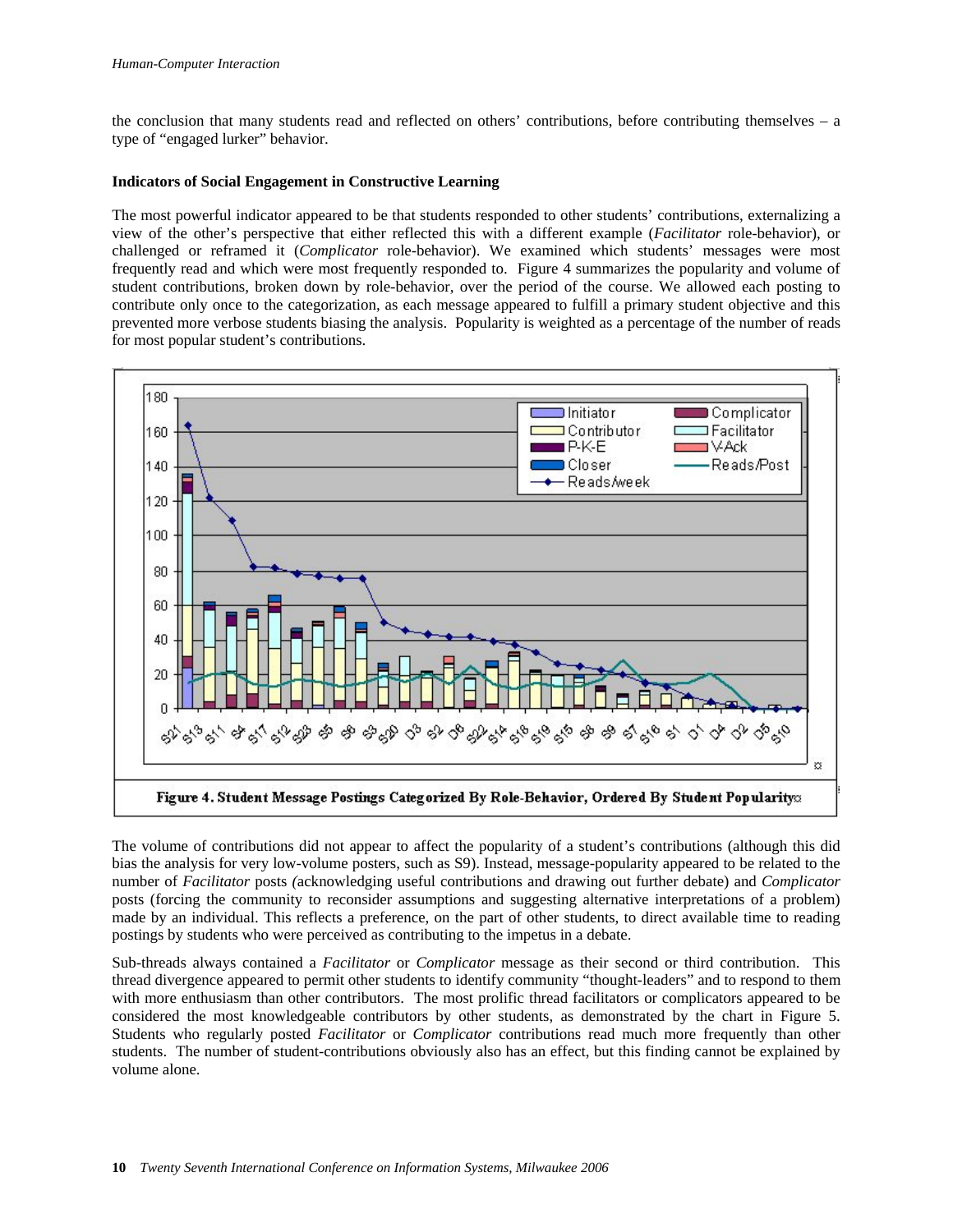Special attention should be drawn to the behavior of the (social-network) *Initiator*. This summary includes the "introduction" messages, where one student (S21) conducted an enthusiastic round of social networking, categorized under the Initiator role-behavior. Five other students (D4, D6, S4, S11, S21) displayed one or two instances of this role-behavior but S21 was outstanding for initiating social contacts across the whole class (22 instances). The contributions of S21 were valued much more highly than other students – possibly because S21 established very strong social ties at the beginning of the course, or possibly because S21 demonstrated the early pattern of deep course engagement discussed below.



## *Characteristics of Interactive Processes of Inquiry*

We detected at least two "constructive" sub-thread exchanges for all but the two least-responded-to questions that were set for discussion (a sub-thread was considered constructive if it consisted of more than 4 interactive messages). In the more productive debates, community members appeared to construct a "knowledge map" by debating a stream of related ideas through repeated interactions.

A typical sequence is shown in Table 2. The sequence of interactions demonstrate how knowledge was *coconstructed* through student debate around a theory or model applicable to the problem. The key element appeared to be a student becoming inspired by a broadcast message and responding with a development of the first student's argument that encouraged further debate. The turning-point that generated interactive debate leading to community knowledge construction was generally provided by the second or third contributor, who adopted a *complicator* or *facilitator* role-behavior that advanced the debate.

In the example shown in Table 2, the second poster attempts to construct a theory-of-action that explains the phenomena observed by the first student. Such contributions were categorized as complicator role-behaviors as the student appeared to be attempting to articulate and externalize their own mental model of the problem-context, encouraging other students to add to the model in turn. In other cases, the debate might be developed through a question to clarify the point made by the first student (peer-knowledge-elicitation), or via a vicarious acknowledgement that agreed, disagreed, or otherwise drew the attention of others to an idea in another student's posting. A third or fourth poster would complicate the debate with a new example, or facilitate wider debate by introducing ideas from another student's posting.

We examined the most sustained threads of debate, to determine patterns of interaction that maintained these threads. It was apparent that the most productive and hotly-debated threads (from a knowledge-construction perspective) consisted of large numbers of *Facilitator* and *Complicator* messages. In week one, a sub-thread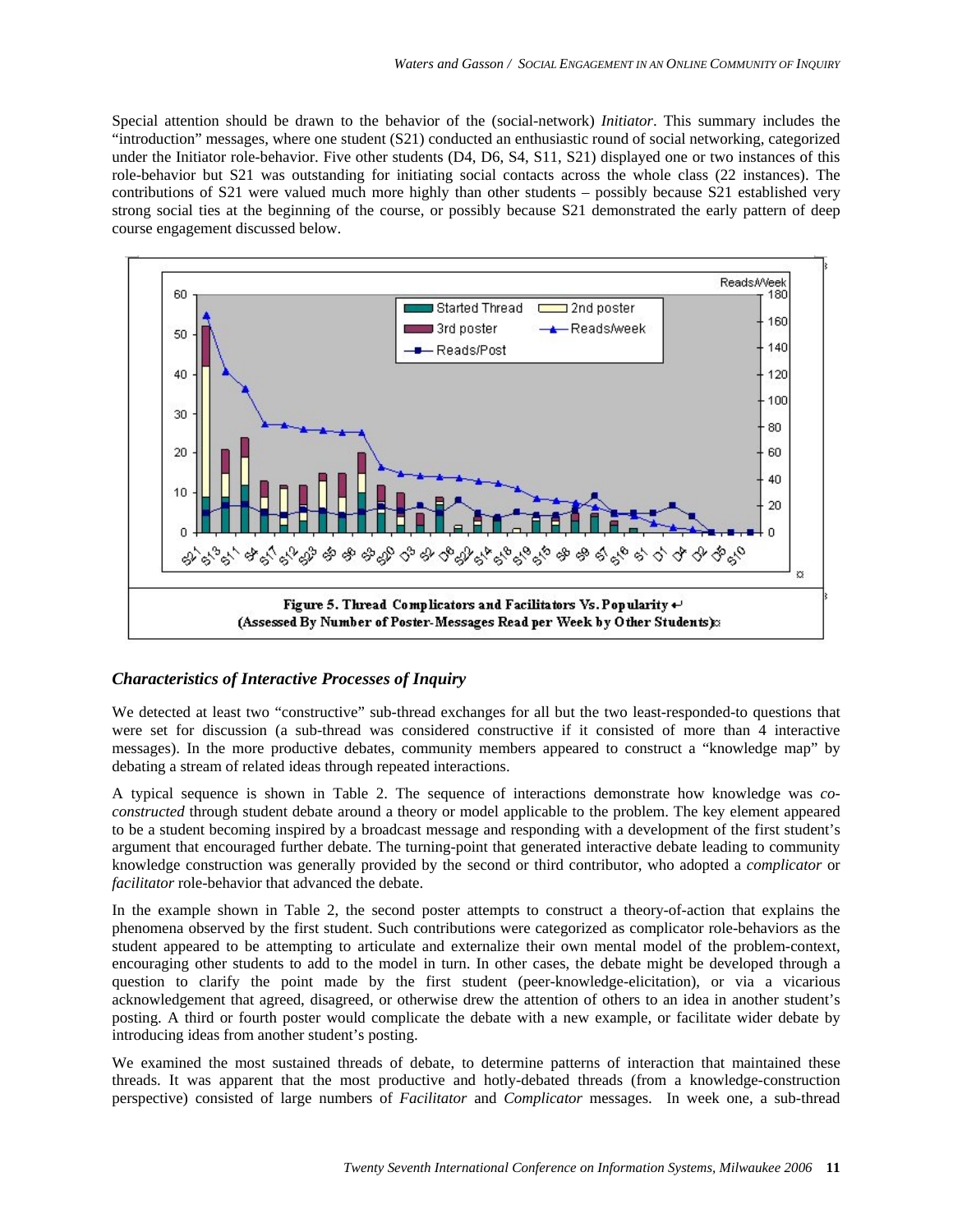dealing with the question "Does IT matter?" contained 20 messages with a thread-depth of 5. This sub-thread had a strong pattern of intertwined *Complicator* and *Facilitator* posts that sustained the debate. It appeared that students were internalizing knowledge from others, reflecting on this knowledge, then externalizing the results, generating new perspectives and maintaining an ongoing cycle of joint knowledge-construction. A similar sub-thread in week 2 contained 26 messages and was almost entirely sustained by *Facilitator* messages posted in response to other *Facilitator* messages -- a form of positive feedback-loop.

| Table 2. Example of a Sub-Thread Sequence»                                                                                                                                                                                                                                                                                                                                                                                                                                                                                                                                                                                                                                                                                                                                                                                                                                                                                                                                                                                                                                                                                                                                                                                                                             |                 |     |                                              |
|------------------------------------------------------------------------------------------------------------------------------------------------------------------------------------------------------------------------------------------------------------------------------------------------------------------------------------------------------------------------------------------------------------------------------------------------------------------------------------------------------------------------------------------------------------------------------------------------------------------------------------------------------------------------------------------------------------------------------------------------------------------------------------------------------------------------------------------------------------------------------------------------------------------------------------------------------------------------------------------------------------------------------------------------------------------------------------------------------------------------------------------------------------------------------------------------------------------------------------------------------------------------|-----------------|-----|----------------------------------------------|
| The value chain model doesn't fit today's business model The correct sequence should put marketing<br>and sales in the first place. Manufacturing, storage, distribution should rely on customer orders. ¤                                                                                                                                                                                                                                                                                                                                                                                                                                                                                                                                                                                                                                                                                                                                                                                                                                                                                                                                                                                                                                                             | $S4\alpha$      | Alk | Contributors                                 |
| The value chain bugged me, too, when I first read it. On reading it again the light dawned. The text is<br>only showing one version of the value chain, when in fact there are several. Which one is applicable to a<br>business depends on their business model. I am most familiar with engineer-to-order (ETO) which is<br>is generally for very large, expensive, and one-of-a-kind items like ships, communications satellites, and<br>power plants ETO is characterized by long cycle times (surprise!) and many component parts are not<br>procured until the design is nearly complete. For ETO I would definitely place "Design" as a primary<br>value chain activity (rather than secondary as part R&D). "R&D" is TOTALLY separate from design -<br>R&D involves discovery of new design techniques, design for a customer order uses already proven<br>techniques. In any case I am not sure why they list "Procurement" as supporting and "Inbound logistics"<br>(what I'd call "receiving") as primary. But in my ETO world parts are mainly purchased for a specific<br>sale, so that is why I see it as part of the value chain.; Maybe the text covers this stuff later on, but I<br>didn't see it so I thought I'd throw it out there. <sup>33</sup> |                 |     | S11¤ S4¤ Complicators                        |
| I just showed my value chain bias too - I only talked about models that create a product. I imagine there<br>are a whole 'nother set of v-c's for companies that provide services in different ways. <sup>33</sup>                                                                                                                                                                                                                                                                                                                                                                                                                                                                                                                                                                                                                                                                                                                                                                                                                                                                                                                                                                                                                                                     | $S11\%$ S4 $\%$ |     | Peer K.<br>Elicitors                         |
| I think it is also difficult to understand the value chain because we are reading it from a static<br>standpoint. Depending on what phase the product is in, i.e. is it new and the first batch is being<br>processed, has it been around for a while. I would certainly like to see #4, Marketing & Sales to be first<br>or second. If initial market studies were unfavorable and potential customers did not respond favorable<br>to my product, I certainly would not want to invest heavily in the incoming materials. I think this is<br>where we could begin to look at IS in assisting with our supply chain. <sup>33</sup>                                                                                                                                                                                                                                                                                                                                                                                                                                                                                                                                                                                                                                    |                 |     | S12¤S11¤ Complicators                        |
| I agree with S12. Product maturity is not so relevant in an ETO world because most end items are built<br>only for one sale. But in a typical retail world I can see how there would be differences based on<br>product maturity.; The text's value chain almost looks like it is for a brand new product                                                                                                                                                                                                                                                                                                                                                                                                                                                                                                                                                                                                                                                                                                                                                                                                                                                                                                                                                              |                 |     | Vicarious.<br>$S11\approx S124$ Acknowledger |
| I have to go the other way. To me, the text's value chain seems best suited for an established product. As<br>others have observed, there is no initial step where the need for the product is determined. That seems to<br>imply a known demand that is being met S11 made some great points about different delivery<br>processes. I think this model could be used for all of those.¤                                                                                                                                                                                                                                                                                                                                                                                                                                                                                                                                                                                                                                                                                                                                                                                                                                                                               | S13¤S11s        |     | Facilitators                                 |
| This is really great, S11! I have often struggled myself to define variations on the value-chain, but I<br>came back to one or two: as an instructor I have to try to be "generic". But I am *more* than happy to<br>have a discussion of business model variations on the value-chain, within your assignments(!)¤                                                                                                                                                                                                                                                                                                                                                                                                                                                                                                                                                                                                                                                                                                                                                                                                                                                                                                                                                    |                 |     | Peer-<br>Instr <sup>S11</sup> Acknowledger   |
| I've been doing some thinking in this area. Education is different in many respects from manufacturing.<br>I got the sense that there is a kind of chicken/egg thing going on with the value-chain model. Without<br>sales there is no need for inputs, but without manufacturing, etc. there is nothing to sell. Unless products<br>are marketed, there is no sales. So it's circular. <sup>33</sup>                                                                                                                                                                                                                                                                                                                                                                                                                                                                                                                                                                                                                                                                                                                                                                                                                                                                  | S9¤             | Ι¤  | Closers                                      |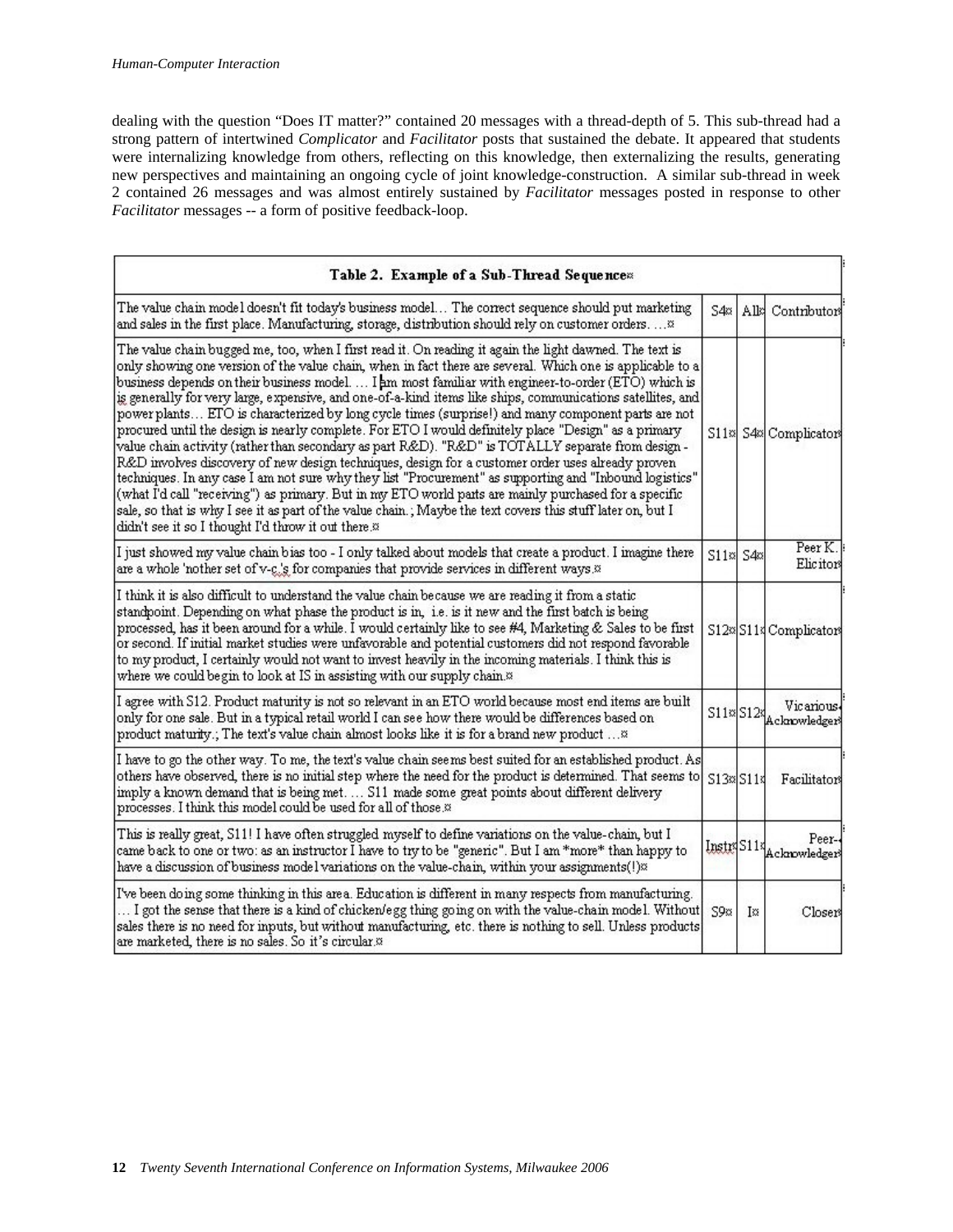# *Adoption of Various Levels of Learner Engagement*

#### **Patterns of Role-Behavior**

Patterns of behavior changed over the period of the course, as shown in Figure 6. In some weeks there was substantially more complicator and facilitator behavior than in others. Some questions attracted substantially more quantity of and enthusiasm in debate than others.



To pursue reasons for differences in student role-behaviors over time, we plotted the social network of interactions between students, then analyzed the content of responses to assess why and how students responded to postings by other students. It appeared that the more constructive threads of debate were associated with three aspects of the problem set:

- (i) students appeared to relate the problem directly to their individual experience or areas of expertise,
- (ii) students perceived that the problem related to their professional development or personal-learning objectives,
- (iii) the way in which a question was framed communicated a clear problem-structure, without too much complexity or ambiguity of purpose.

All three elements were required: open-ended questions only maintained cycles of debate when students related the problem strongly to elements (i) or (ii).

We present examples of responses to three questions to illustrate levels of learner engagement, explaining how elements (i) to (iii) were reflected in the problem-structure.

# **High Social Engagement Across Community of Inquiry**

The social network shown in Figure 7 maps interchanges between participants in response to the question "Does IT matter?". Thick lines indicate extended interchanges between participants, with multiple messages passing between the same individuals. A pattern of repeated cycles of internalization and externalization is exhibited here. Learners are reading each others' posts, reflecting on them and responding to them; these responses themselves cause reflection and response.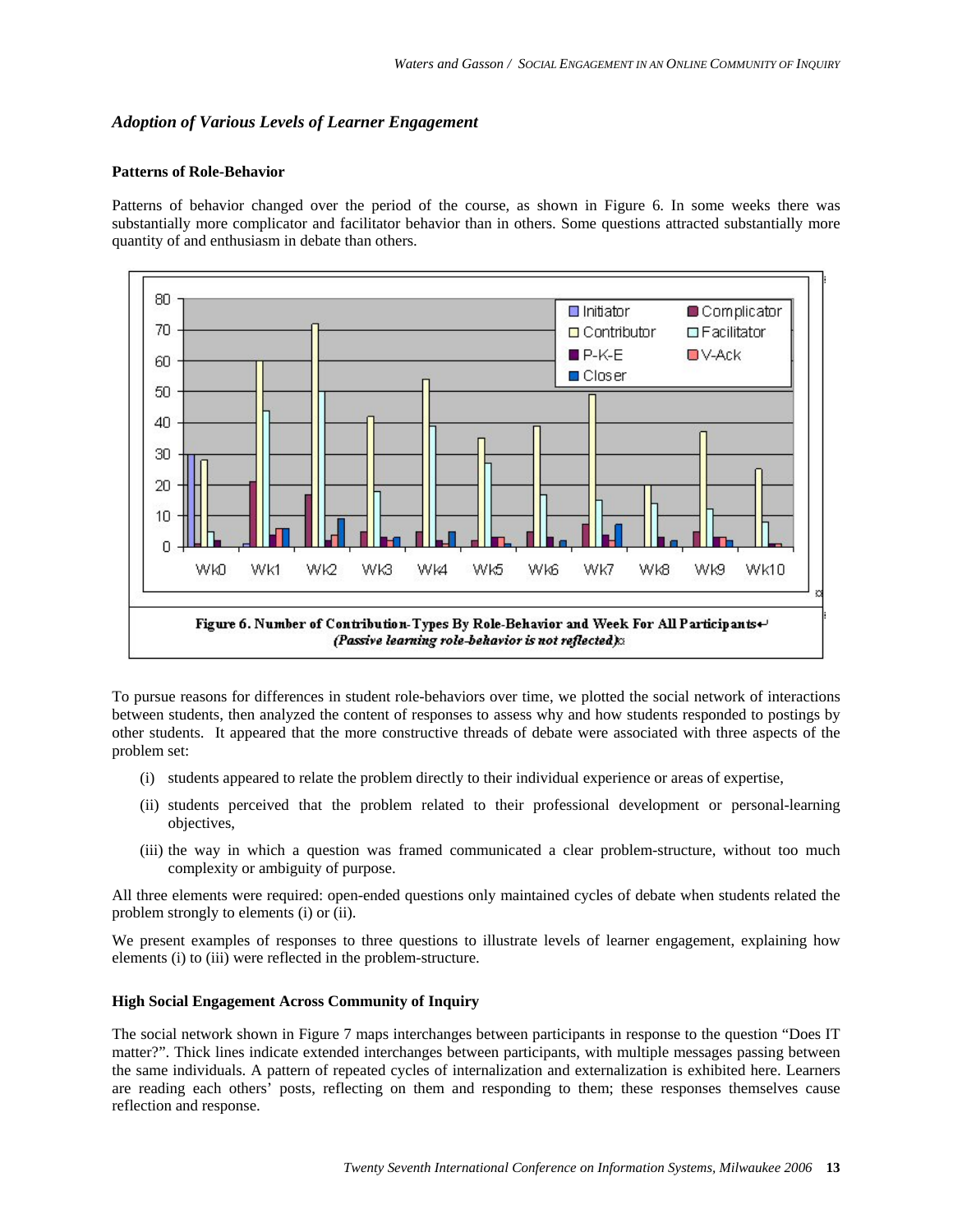

Several things identify this question as potentially engaging. Firstly participants are asked to provide insights and opinions. There is a strong connection here between student existing expertise and the question topic, students are explicitly asked to draw upon this expertise as well as discuss the material in an abstract sense. The question draws on a critical evaluation of 2 academic papers. This is a question that is challenging but bounded.. Examining student responses it is clear that students became quite heated as this was seen as an issue that affected them fundamentally thus they identified strongly with the issues. Importantly we also note that there is a lot of interaction between students whom we earlier identified as playing strong facilitator and complicator role-behaviors (S21, S12, S17, S23, S13, S11, S5 and S6).

# **Learner Involvement But Little Social Engagement**

The social network of Figure 8 maps a pattern of involvement, with limited cycles of internalization and externalization. Participants read each others posts, reflected on them and posted responses that are explicitly directed at the originating individual. But there are no repeated cycles of internalization and externalization, with the exception of an interaction between S21 and S3. Most students are content to consider a post and craft one reply rather than engage in a critical discourse

This question generated moderate debate but not the kind of excitement that the previous question generated. This topic did not call directly on student expertise. Students did not have professional experience in the problem-context (the travel industry). So although they had experience of the problem-context, they could not call directly upon their professional expertise.

There appeared to be a disconnect between the learning-goals of professional IS students and the question, which resulted in lower engagement by the core of students who frequently displayed complicator or facilitator rolebehaviors (S21, S12, S17, S23, S13, S11, S5 and S6).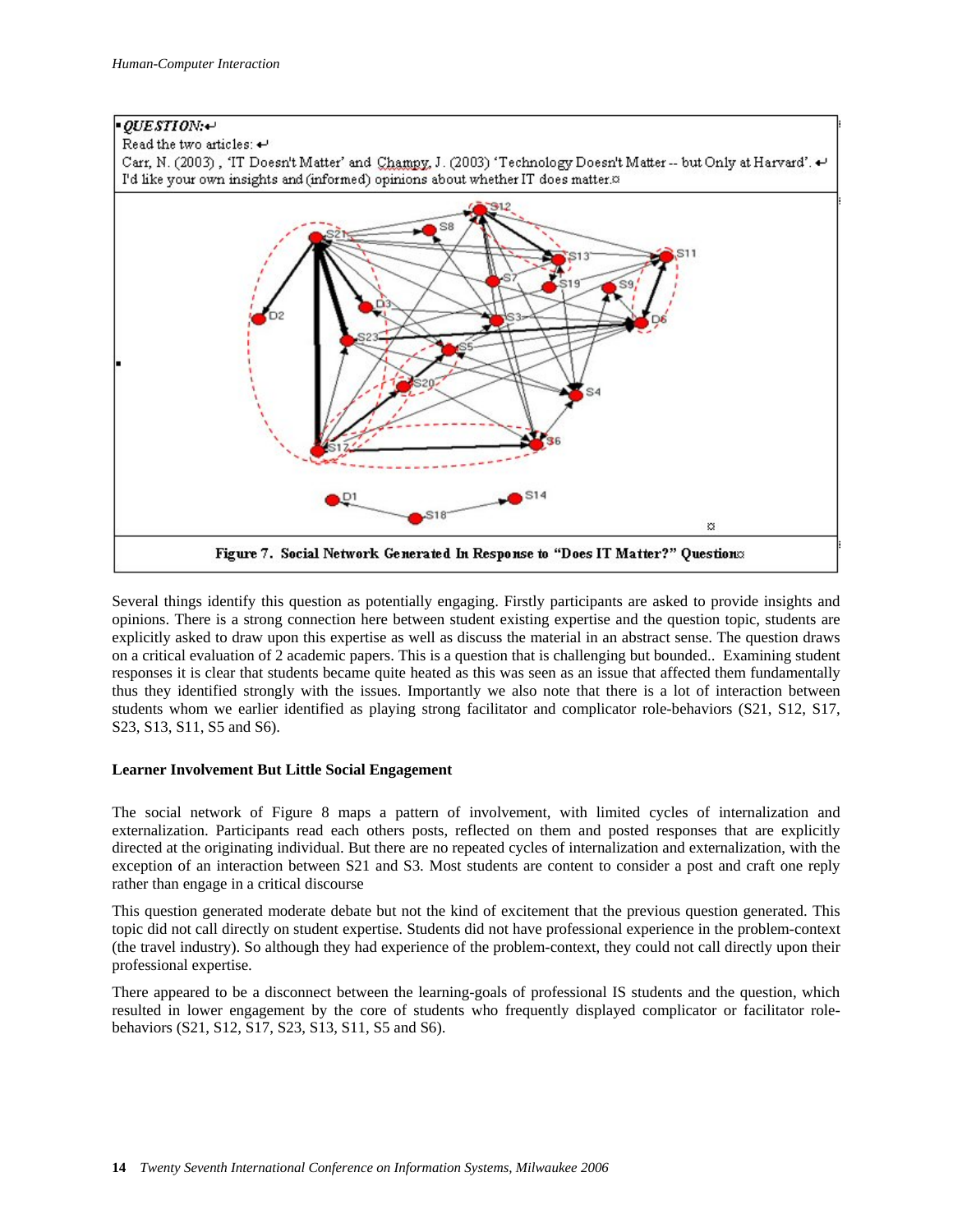

#### **Participation But No Involvement or Social Engagement**

The social network of Figure 9 maps the lowest pattern of interaction found. The node at the center of the network [A, for all] indicates that participants have broadcast an answer to all students, without reference to other individuals' contributions. There is almost no interaction between participants (with the exception of S11 responding to S12, probably an attempt by S11 to maintain a social network across questions.) and no apparent pattern of internalization and externalization cycles. Many students made no postings.

*· QUESTION*: How do we plan to use IS, taking into account business pressures, organizational responses and supporting critical response activities? What are the most critical things to consider, in planning for IS? What issues and elements have caused you problems, because you failed to anticipate them? When discussing this, think especially on the distinction that I made between IT systems and Information Systems in the lecture notes.<sup>33</sup>

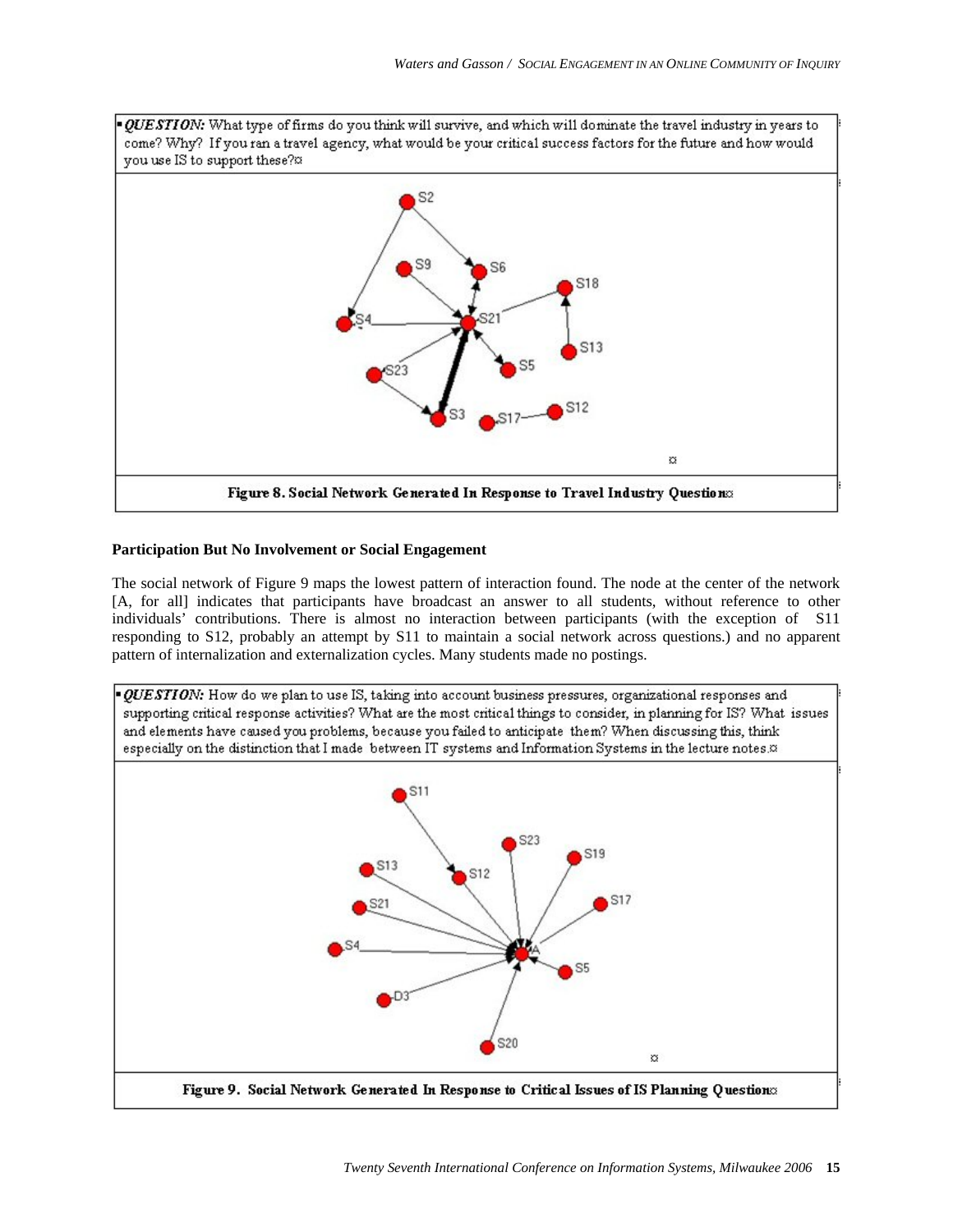This question appeared to be too complex to engage students. Respondents to this question typically addressed one or two sub parts with answers much shorter than for the previous two questions. Students did not engage with the question, as it was too abstract and lacked a problem-structure they could relate to their own experience. This contrasted with many other equally open-ended questions, but where the problem-structure was explicitly related to students' own learning or professional outcomes. For example, a question discussing outsourcing generated a huge degree of social engagement, as students related the problem-structure to their professional interests.

# **Discussion**

# *Learner Engagement In Constructivist Learning*

*RQ1: What indications do we have of that a student is engaging in constructivist learning within a community of inquiry?* 

Interpreting our findings by reference to the degrees of Social Engagement that we defined above, we can identify qualitatively different levels of interaction that are summarized in Table 3.

| <b>E</b> Level of Engagement <sup>o</sup> | Learner Role-Behaviors¤<br>Passive-Learner +<br>Contributor+<br>Peer-Knowledge-Elicitor® |  |
|-------------------------------------------|------------------------------------------------------------------------------------------|--|
| <i>Participation</i> <sub>2</sub>         |                                                                                          |  |
| $\blacksquare$ Involvement $\alpha$       | Vicarious-Acknowledger+<br>Closero                                                       |  |
| Social Engagements                        | Initiator+<br>Facilitator-<br>Complicator®                                               |  |

At the participation level the *Contributor* and *Peer-Knowledge-Elicitor* demonstrate limited social engagement. Offering opinions or soliciting information, they are externalizing their ideas but not showing evidence of internalizing a community understanding.. A deeper level of involvement in the community is shown by acknowledging the contributions of others (*Vicarious-Acknowledger*) and synthesizing solutions (*Closer*) these participants clearly reflect on community knowledge, and it shapes their externalizations in a single cycle. At the deepest level the *Initiator* has an understanding of the need to create a community and actively creates this environment. In our sample the two key Initiators were students with extensive prior experience in online education courses and also with experience in negotiating virtual social relationships. The *Facilitator* encourages the flow of debate, consciously externalizing ideas that they have internalized from others' contributions to make these explicit for other students. Finally the *Complicator* takes on the risk of challenging assumptions and moving the discourse into possibly uncomfortable territory. It is notable that this role-behavior only becomes frequent after the community is relatively well established, indicating that trust among members is required for *Complicator* behavior to have the desired result of increasing the depth and diversity of learner perspectives. he great majority of student postings were categorized in the *Contributor* role-behavior. This is to be expected: as part of a student's grade depended on their contributions, they add their view to the debate without substantially changing the debate. This type of behavior incurs a lower cognitive cost than more synthetic discussions (Anderson, 1981). *Facilitator* was the second most frequent role-behavior adopted, which demonstrates that students saw participation in a community as a critical part of their online presence. It is also illustrates that many students felt intrinsically motivated to engage in debate and not defer the task of maintaining impetus to the instructor (Csikszentmihalyi, 1975).

Students appear to adapt their learning behaviors by choosing dynamic role-behaviors that permit them to engage with the community, as required by the nature of the problem they are given, the process by which they perceive effective help may be obtained, and their prior experience in online communities. Our findings support the notion that different learning behaviors demonstrate increasingly deep levels of interaction in the community that finds its highest expression in the social engagement behavior of students adopting *Initiator*, *Facilitator*, or *Complicator* role-behaviors. These individuals are key to the discussion of alternatives , negotiation of perspectives and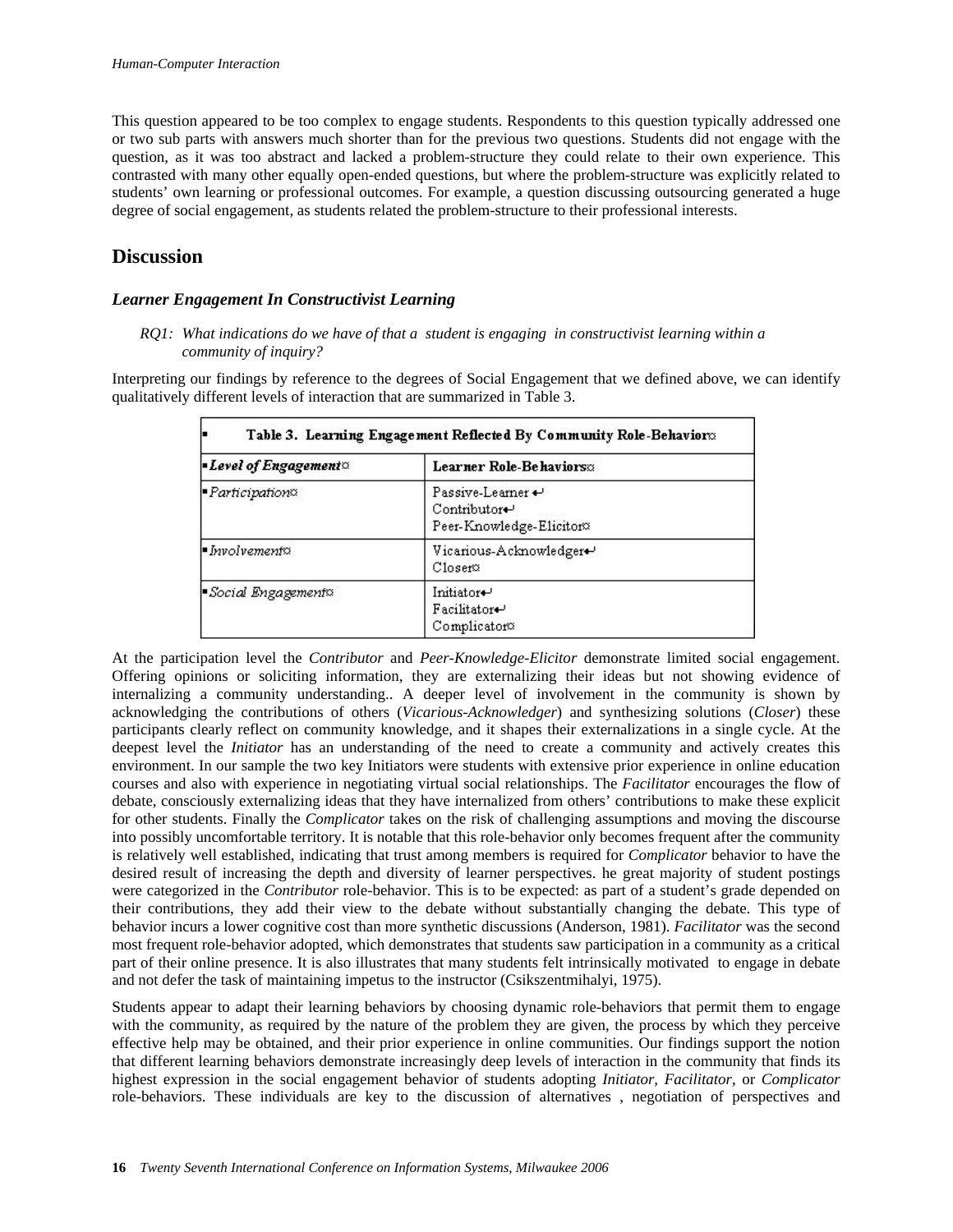clarification of meanings central to Stahl's social knowledge-building model (Stahl, 2006). Their development of community debate is key to the iterative cycles of externalization, translation and internalization shown in Figure 3. *Facilitator* and *Complicator* role-behaviors are critical for the translation process that relates a community understanding to professional expertise and domain-knowledge. We can view students who provide these translations as "thought leaders" in the community of inquiry.



#### **Implications for learning system design (HCI)**

A learning system predicated on the importance of deeper levels of engagement needs to show affordances for such engagement. A system that simply rewards participation will not encourage knowledge building. Feedback techniques such as explicit rewards for important contributions will encourage deeper engagement. For instance a formal system of attributing kudos to key posts has been used by numerous discussion forums such as Experts $X$ change<sup>[2](#page-16-0)</sup>.

## *Characteristics of Interactive Processes of Inquiry*

*RQ2: What characteristics of an interactive process of inquiry may be observed through analysis of online debate among learners over time?* 

#### **What have we learned about encouraging participation, involvement, or social engagement?**

Patterns of community interaction seem to support the model of inquiry shown in Figure 3. The findings suggest that online discussions with respect to the ill-structured problems dealt with by students in this study generate the deepening cycles of critical reflection necessary for an effective knowledge building experience (Scardamalia and Bereiter, 1994). The *Complicator* role-behavior appears to more prevalent in later weeks. This role-behavior is important as it allows debate to be reframed, widened and refined (Waters and Gasson, 2005). Why is this so? It may be that over time participants feel confident enough to engage directly in debate with the faculty member as well as with their peers. Or it may be that trust has increased, as students become familiar with community-peers and

-

<span id="page-16-0"></span><sup>2</sup> http://www.expertsxchange.com/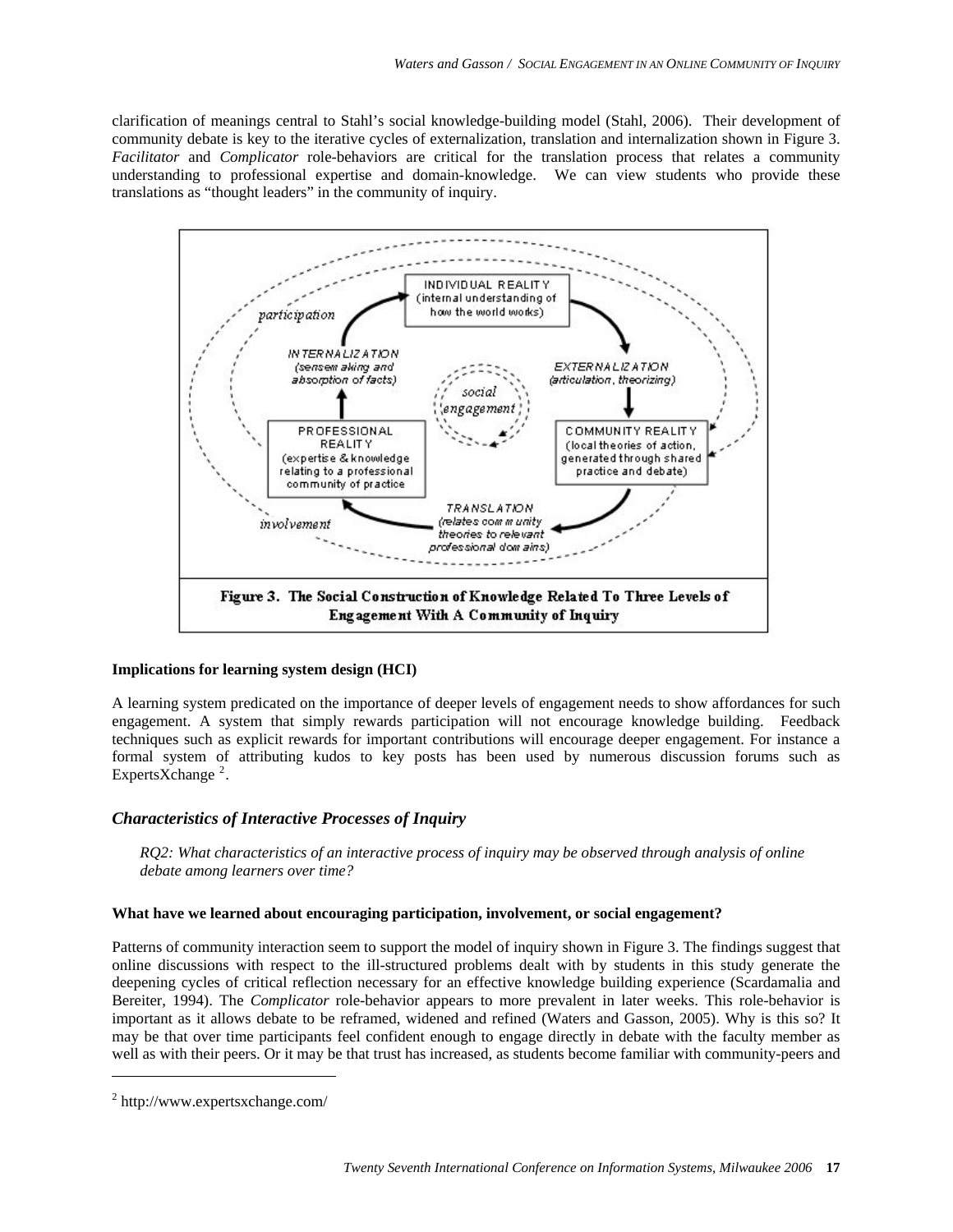are willing to take risks. Messages in later weeks are more likely to be responses to peer-messages than responses to the instructor, reflecting a move to greater positive interdependence between students. In later weeks, *Facilitator*-*Facilitator* messages decline. This may be attributed to a focus on instrumental learning at the expense of socialengagement as course-deadlines loom. The decline in *Facilitator*-*Facilitator* messages is accompanied by an increase in *Facilitator* responses to *Contributor* posts. The volume of posts does not decline significantly over time so participants are not contributing less overall. But the way in which patterns of interactions change over time is an important finding that warrants further study.

#### **Identifying Thought-Leaders In The Community of Inquiry**

Social engagement in debate seems to be driven by a small number of community thought-leaders. While the instructor is an obvious thought-leader, a number of students stood out in their interaction-behaviors. These students engaged in deeper levels of course engagement than other students, adopting *Facilitator* or *Complicator* rolebehaviors that generated diverse sub-threads of discussion, and maintained enthusiasm and interest in a debate. Through their formulation and direction of debate-topics, they encouraged ongoing and explicit engagement by other students.

Five out of the eight students identified as key thought-leaders (S6, S11, S13, S17 and S21) showed a consistent pattern of *Facilitation* role-behavior as early as week 2 of the course, maintaining this pattern over the ten-week period of the course. The other three students identified as thought-leaders showed a less consistent pattern of behavior. Only one student (S5) showed a consistent pattern of *Complicator* behavior over the ten-week period. So it seems that we can identify some key players early, but not entirely. This warrants further investigation.

#### **Implications for learning system design (HCI)**

The identification of thought-leaders may be critical in maintaining cycles of social engagement. We consider that providing gentle approbation and feedback from the instructor will ensure that thought-leaders continue to play an important role. This means that learning environments must display discussion postings in a format that would permit early identification of key community members.

## *Adoption of Various Levels of Learner Engagement*

*RQ3: What drives the adoption of various levels of learner engagement within an online learning community?* 

#### **How does course or question design affect willingness to engage in deeper forms of engagement?**

Our examination of persistent threads of debate exposed the mechanism underlying the cycles of social knowledge construction and engagement shown in Figure 3. There was a strong pattern of intertwined *Complicator*-*Facilitator* or *Facilitator*-*Facilitator* interactions in the most constructive threads. We could identify a clear process of engagement where community-members were internalizing, reflecting and externalizing, generating new perspectives and maintaining critical inquiry in a further cycle of joint knowledge-construction. We categorized these cycles as positive-feedback-loops, noticing that the thought-leaders identified above appeared to be consciously engaging in joint-knowledge construction, identifying equally-engaged thought-leaders with whom to debate issues, to build a social network of like-minded individuals who would engage in *collective* critical inquiry. This finding provides a mechanism that supports the argument that distributed learning networks are sustained through social networks (Haythornthwaite, 2002).

The depth of social engagement with critical inquiry appeared to be associated with three aspects of problemframing: (i) students appeared to relate the problem directly to their individual experience or areas of expertise, (ii) students perceived that the problem related to their professional development or personal-learning objectives, (iii) the way in which a question was framed communicated a clear problem-structure. Open-ended questions only maintained cycles of debate when students related the problem strongly to elements (i) or (ii). It seems that a question must be challenging, but bounded, and avoid over complex question construction. A successful question was related to two elements. The first element is relevant experience in the knowledge domain required by the problem (similar contexts). The second element is students' professional career interests or course learning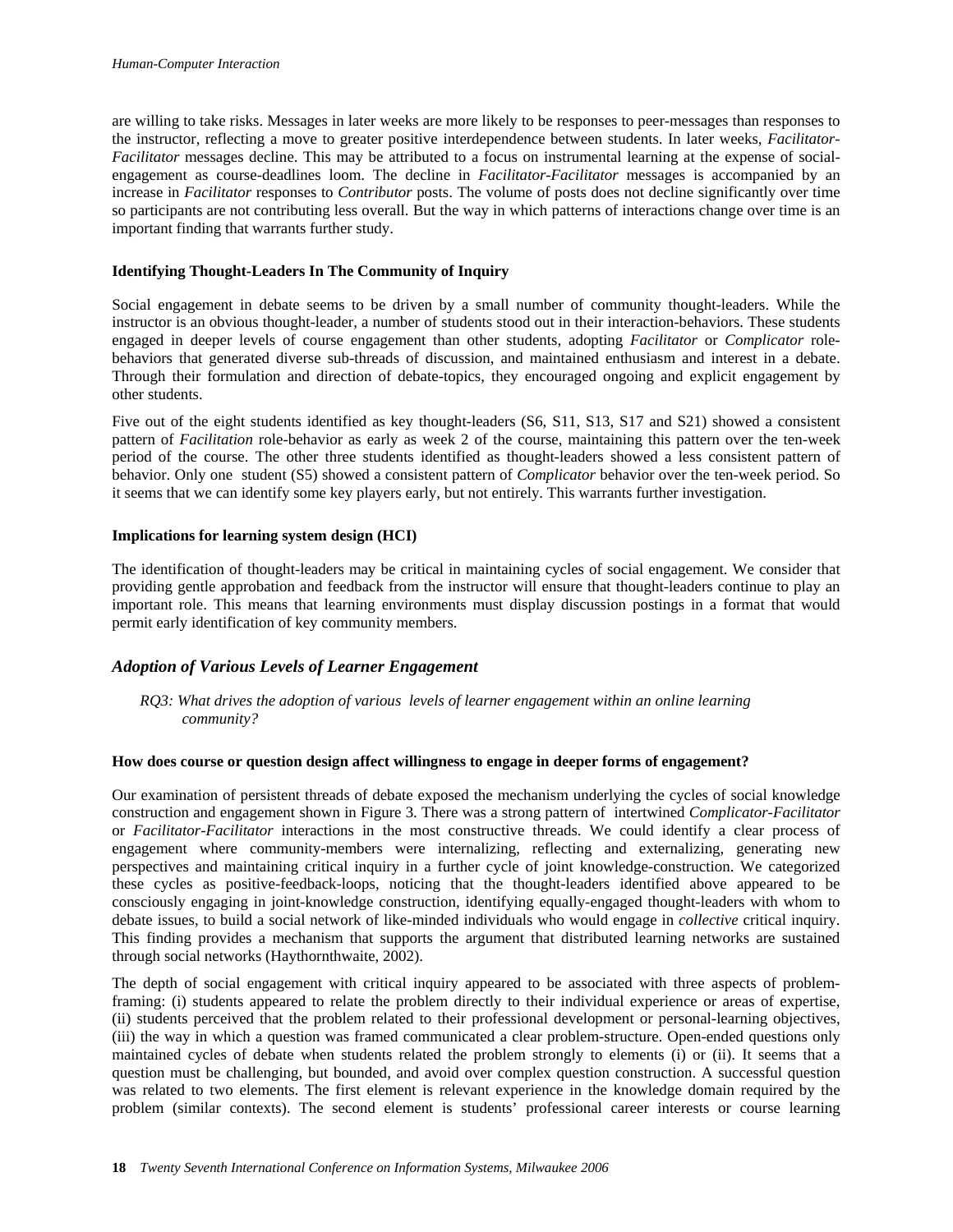objectives. If course challenges are related to students' learning goals, the core thought-leaders are more likely to sustain the cycles of internalization/externalization and other students are more likely to engage in debate.

#### **What happens if students do not participate in debate?**

We found a significant relationship between reading discussion board posts and course grade; this would appear to give support to the vicarious learner theory (Mayes, 1995; McKendree et al., 1998). Students construct knowledge from reflecting on other students contributions: vicarious-learning, or "lurking" may be a critical part of educational participation (Jonassen et al., 1993; Nonnecke and Preece, 2001). Previously, students not actively contributing were considered high-risk in terms of learning . It would appear that low contributors may also engage, but in a less social way. We conclude that most students employ a type of "engaged-lurker" behavior, where they read and reflect on others' contributions, before committing themselves to articulation of their own perspective.

#### **Implications for learning system design (HCI)**

There are two major implications for online course design. Firstly, while this is an exploratory study, our findings indicate strongly that student debate in a community of inquiry that is directed towards professionally-oriented education (as opposed to well-structured problem-solving found in lower-level courses) results in distributed rather than shared understandings. This indicates that assessing the construction of shared artifacts or problem-solutions indicated by Stahl's (2006) model is unlikely to be successful. Rather, course and learning-environment design must be directed to encouraging thought-leaders in their complication and facilitation of debate, or providing mechanisms for the instructor to engage in these behaviors. We have demonstrated that learning does not take place in the community, rather in takes place in the space between the individual and the community, as suggested by Cobb (1994) and developed in Figure 3. **This model of learning emphasizes the design of learning-environments that provide space for students to submit and evaluate partial and intermediate solutions to course problems as a community, rather than the current focus on submission of complete solutions.** 

Secondly, the importance of vicarious learning cannot be downplayed. Students fail to participate in debate for all sorts of reasons: work-commitments, pressure of course-workload, shyness, or a failure to associate course problems with their own expertise. Our findings indicate the centrality of vicarious learning for participants as well as nonparticipants in community debate. Iterative cycles of social engagement require this "invisible" learning, as students internalize theories-of-action proposed by others. Effective learning environments must make the work of all students in the community accessible to other students, for vicarious learning to take place.

# **Conclusions**

We have presented an exploratory study to fill three lacunae in theories of how communities of inquiry function. The main contribution of this paper is to suggest a conceptual framework that defines different levels of social engagement (Table 1) and to develop a process model of social-construction in a community of inquiry (Figure 3). We have derived a categorization schema for dynamic community role-behaviors, by which individual interactions with the community may be understood. We have explored the mechanisms of social engagement with an online community of inquiry, viewing this as a progression from participation, through involvement, to active engagement with the social nature of learning. Our findings present an in-depth view of dynamic cycles of social engagement in an online community of inquiry -- as distinct from a group of students collectively using an online learning environment for individual inquiry.

Our findings refute static and passive theories of learner behavior, instead supporting a dynamic and adaptive set of learning-behaviors that are related to situational, instrumental, and social aspects of course design. The findings appear to suggest that as social-relationships deepen over time students become more willing to take risks and to engage in more cognitively challenging discourse. Our findings suggest that deeper levels of engagement are demonstrated by qualitatively different behaviors. It appears that the success of the social network may depend upon a small number of "thought-leaders", whose engagement needs to be encouraged. We have exposed the centrality of vicarious learning, by participants as well as non-participants in community debate. This enriches our understanding of how "invisible" learning forms the basis for cycles of social engagement in a community of inquiry. We propose that the design of online courses and environments should focus on the early identification of student thought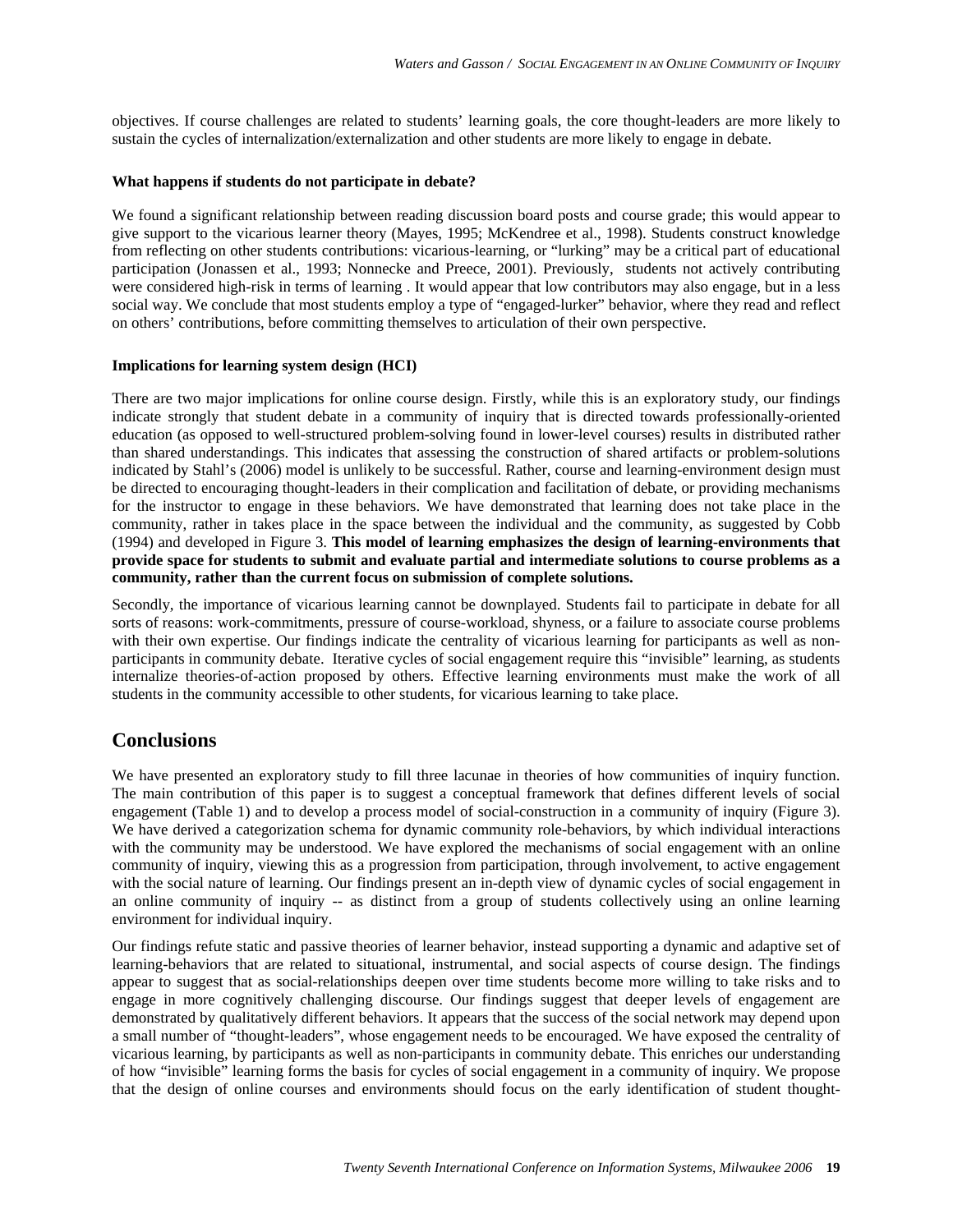leaders in specific areas of knowledge and should encourage student interactions in debate with these individuals. This requires changing course assessment systems to reward the reuse of appropriate community knowledge.

These findings raise many issues that challenge current assumptions of online communities of inquiry and individual learning behaviors in online course environments. Our study suggests that existing models of socially-situated inquiry may not be appropriate to guide the design of online learning environments and so technically-focused designs based on these models may be ineffective. These concepts of social engagement will be investigated further, across multiple courses and different types of problem-solving, to explore generalizable patterns of engagement in a community of inquiry. The vicarious learner role-behavior also requires further exploration, so that we can determine how to engage learners who choose not to participate actively as community members. These are topics for future studies.

# **References**

Anderson, J.R. Cognitive Skills And Their Acquisition Erlbaum, Hillsdale NJ 1981.

- Berger, P.L. and Luckman, T. The Social Construction Of Reality: A Treatise In The Sociology of Knowledge Doubleday & Company Inc., Garden City N.Y. 1966.
- Bransford, J.D., Brown, A.L., and Cocking, R.R. (eds.) How People Learn: Brain, Mind, Experience, and School. National Academy Press, Washington, DC, 2000.
- Burgess, L. and Strong, S. "Trends in Online Education: Case Study at Southwest Missouri State University," Journal of Industrial Technology (19:3) 2003, pp 1-5.
- Cobb, P. "Where is the mind? Constructivist and Sociocultural Perspectives on Mathematical Development," Educational Researcher (23:7) 1994, pp 13-20.
- Cox, R., McKendree, J., Tobin, R., Lee, J., and Mayes, J.T. "Vicarious learning from dialogue and discourse: A controlled comparison," Instructional Science (27) 1999, pp 431-458.
- Créplet, F., Dupoulët, O., and Vaast, E. "Episteme or practice? Differentiated Communication Structures in a Biology Laboratory," in: Communities and Technologies, M. Huysman, E. Wenger and V. Wulf (eds.), Kluwer, The Netherlands, 2003, pp. 43-63.
- Csikszentmihalyi, M. "Chapter 1: Enjoyment and Intrinsic Motivation," in: Beyond boredom and anxiety, Jossey-Bass, San Francisco, 1975, pp. 1 - 12.
- Denzin, N. "The Art and Politics of Interpretation," in: Collecting and Interpreting Qualitative Materials, N.K.D.a.Y.S. Lincoln (ed.), Sage Publications, Thousand Oaks, CA, 1998, pp. 313-344.
- Dewey, J. "Democracy and education," Macmillan, 1916.
- Dewey, J. How we think D.C. Heath, Boston: 1933.
- Diaz, D.P. and Cartnal, R.B. "Students' Learning Styles In Two Classes," College Teaching (47:4) 1999, pp 130- 135.
- Engestrom, Y., Engestrom, R., and Karkkainen, M. "Polycontextuality and boundary crossing in expert cognition: Learning and problem solving in complex work activities," Learning and Instruction (5:4) 1995, pp 319-336.
- Garrison, R., Anderson, T., and Archer, W. "Critical Inquiry in a Text-Based Environment: Computer Conferencing in Higher Education," American Journal of Distance Education (15:1) 2001, pp 7-23.
- Hallock, D., Satava, D., and LeSage, T. "An exploratory investigation of the potential relationship between student learning styles, course grade, cumulative grade point average and selected demographics in on-line undergraduate business courses," Management Research News (26:1) 2003, pp 21-28.
- Harasim, L. "A Framework for online learning: The Virtual-U," Computer (32:9) 1999, pp 44-49.
- Haythornthwaite, C. "Building social networks via computer networks: Creating and sustaining distributed learning communities," in: Building Virtual Communities: Learning and Change in Cyberspace, K.A. Renninger and W. Shumar (eds.), Cambridge University Press., 2002, pp. 159-190.
- Hiltz, S.R., Zhang, Y., and Turoff, M. "Studies of Effectiveness of Learning Networks," in: Elements of Quality Online Education, J. Bourne and J.C. Moore (eds.), Sloan-C Series, Needham MA, 2001.
- Hollan, J., Hutchins, E., and Kirsh, D. "Distributed cognition: toward a new foundation for human-computer interaction research," ACM Transactions on Computer-Human Interaction (TOCHI) (7:2) 2002, pp 174 - 196.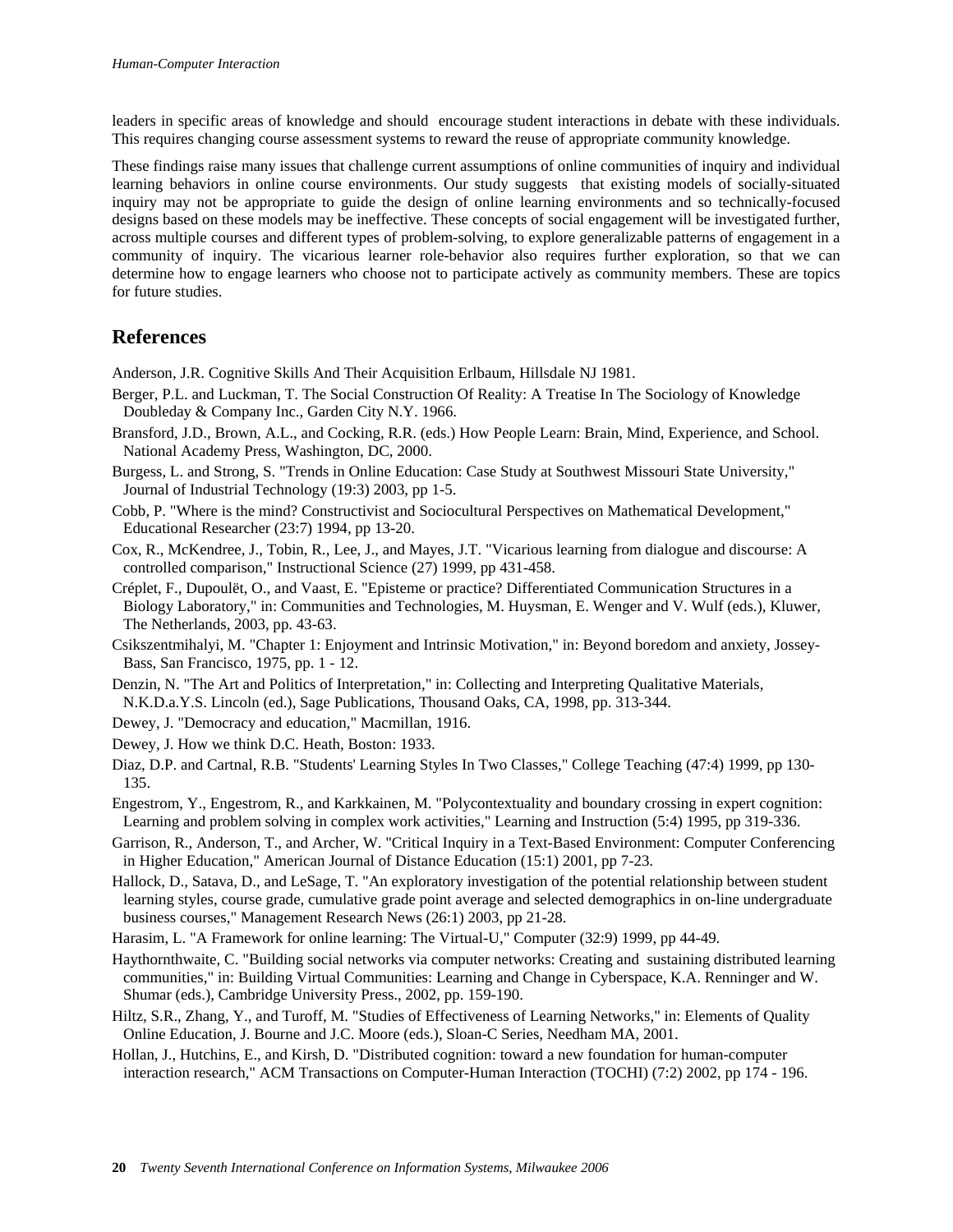- Jonassen, D.H., Mayes, J.T., and McAleese, R. "A manifesto for a constructivist approach to technology in higher education.," in: Designing constructivist learning environments, T. Duffy, D. Jonassen and J. Lowyck (eds.), Springer-Verlag., Heidelberg, 1993.
- Kappelman, L.A. and McLean, E.R. "Promoting Information System Success: The Respective Roles of User Participation and User Involvement," Journal of Information Technology Management (3:1) 1992, pp 1-12.
- Kolb, D.A. Experiential learning: Experience as the source of learning and development Prentice-Hall, Englewood Cliffs NJ. 1984.
- Kreijns, K., Kirschner, P., and Jochems, W. "The Sociability of Computer-Supported Collaborative Learning Environments," Educational Technology & Society (5:1) 2002, pp 8-22.
- Lave, J. and Wenger, E. Situated Learning: Legitimate Peripheral Participation Cambridge University Press, Cambridge UK 1991.
- Lewin, K. Field theory in social science: Selected theoretical papers; D. Cartwright [Ed.] Harper & Row, New York NY 1951.
- Lipman, M. Thinking in education Cambridge University Press, Cambridge UK 1991.
- Mayes, J.T. " Learning Technology and Groundhog Day," in: Hypermedia at Work: Practice and Theory in Higher Education, W. Strang, V. Simpson and D. Slater (eds.), University of Kent Press, Canterbury, 1995.
- McKendree, J., Stenning, K., Mayes, T., Lee, J., and Cox, R. "Why observing a dialogue may benefit learning.," Journal of Computer Assisted Learning (14:1) 1998, pp 10-119.
- McNaught, C., Kenny, J., Kennedy, P., and Lord, R. "Developing and evaluating a university-wide online distributed learning system: The experience at RMIT University". Educational Technology and Society, 12, 70-81, 1999. Retrieved May 2006 from http://www.ifets.info/journals/2\_4/mcnaught.pdf.
- Muukkonen, H., Hakkarainen, K., and Lakkala, M. "Collaborative Technology for Facilitating Progressive Inquiry: the Future Learning Environment Tools," Proceedings of CSCL 99, Stanford University, USA, 1999.
- Nonnecke, B. and Preece, J. "Why Lurkers Lurk," Proceedings of Tenth Americas Conference on Information Systems (AMCIS 2001), Boston, MA, 2001.
- Ocker, R.J. and Yaverbaum, G.J. "Asynchronous Computer-mediated Communication versus Face-to-face Collaboration: Results on Student Learning, Quality and Satisfaction," Group Decision and Negotiation (8:5) 1999, pp 427-440.
- Scardamalia, M. and Bereiter, C. "Computer support for knowledge-building communities," The Journal of the Learning Sciences (3:3) 1994, pp 265-283.
- Schön, D.A. Educating the Reflective Practitioner Jossey-Bass, San Francisco, CA 1987.
- Schwier, R. "Shaping the Metaphor of Community in Online Learning Environments," in: International Symposium on Educational Conferencing, 2002.
- Silverman, D. Interpreting Qualitative Data Sage Publications, London UK 1993.
- Simon, H.A. "The Structure of Ill-Structured Problems," Artificial Intelligence (4) 1973, pp 145-180.
- Smith, B.L. and MacGregor, J. "What Is Collaborative Learning?" in: Collaborative Learning: A Sourcebook for Higher Education, A. Goodsell, M. Maher, V. Tinto, B. Smith and J. MacGregor (eds.), National Center on Postsecondary Teaching, Learning, and Assessment, Pennsylvania State University, 1992, pp. 9-22.
- Stahl, G. "A Model of Collaborative Knowledge Building," in: Group Cognition: Computer Support for Building Collaborative Knowledge, MIT, Cambridge MA, 2006, pp. 193-205.
- Strauss, A.L. and Corbin, J. Basics of Qualitative Research: Techniques and Procedures for Developing Grounded Theory., (2nd edition ed.) Sage, Newbury Park CA 1998.
- Vygotsky, L.S. Mind in Society Harvard University Press, Cambridge, MA 1978.
- Waters, J. and Gasson, S. "Strategies Employed By Participants In Virtual Learning Communities," in: Hawaii International Conference On System Sciences (HICSS-38), IEEE Computer Society, 2005.
- Wegerif, R. "The Social Dimension of Asynchronous Learning Networks," Journal of Asynchronous Learning Networks (2:1) 1998, pp 34-49.
- Weick, K.E. Sensemaking In Organizations Sage, Thousand Oaks CA 1995.
- Wenger, E. Communities of Practice Learning Meaning and Identity Cambridge University Press, Cambridge UK 1998a.